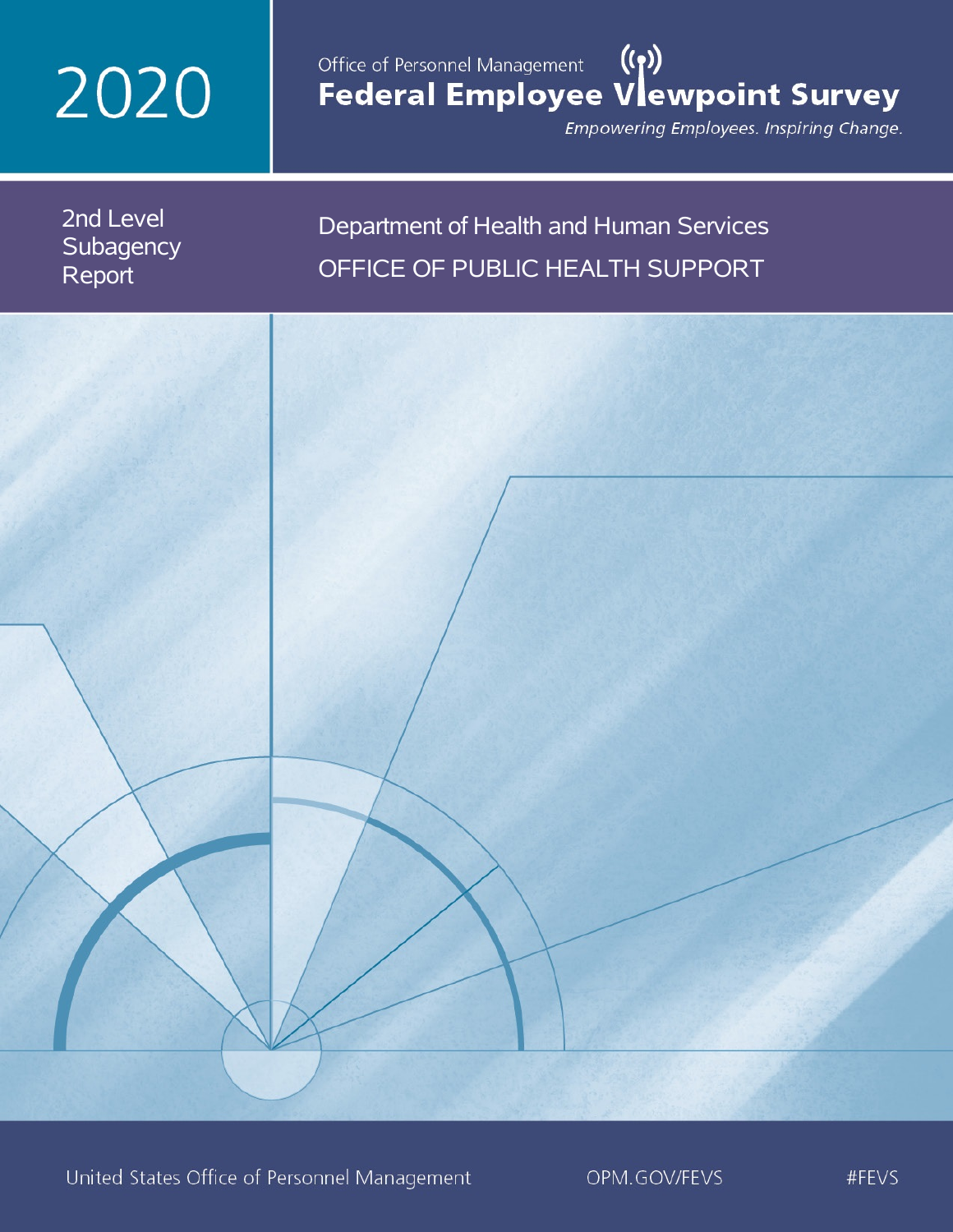## **Department of Health and Human Services OFFICE OF PUBLIC HEALTH SUPPORT** *2nd Level Subagency Report*

This 2020 OPM Federal Employee Viewpoint Survey Report provides summary results for the core FEVS, telework, work-life, and demographic items for your subagency, including comparisons to your department or agency.

#### **Response Summary**

| <b>Organizations</b>                    | <b>Surveys</b><br>Completed | Response<br>Rate |
|-----------------------------------------|-----------------------------|------------------|
| Governmentwide                          | 624,800                     | 44.3%            |
| Department of Health and Human Services | 50,393                      | 70.6%            |
| Indian Health Service                   | 7.101                       | 54.7%            |
| <b>OFFICE OF PUBLIC HEALTH SUPPORT</b>  | 21                          | $100.0\%$        |

#### **Top 10 Positive & Negative Items and Leading & Trailing Your Comparison Group**

These sections provide high level information on how your sub-agency is doing.

#### **Main Report Results**

The results include response percentages for each survey item. The definitions for the Positive, Neutral, and Negative response percentages vary in the following ways across the three primary response scales used in the survey:

Positive: *"Strongly Agree* and *Agree"* or *"Very Satisfied* and *Satisfied"* or *"Very Good* and *Good"* Neutral: *"Neither Agree nor Disagree"* or *"Neither Satisfied nor Dissatisfied"* or *"Fair"* Negative: *"Disagree* and *Strongly Disagree"* or *"Dissatisfied* and *Very Dissatisfied"* or *"Poor* and *Very Poor"*

Positive, Neutral, and Negative percentages are based on the total number of responses (N) that are in these three categories. The number of *Do Not Know (DNK), Choose Not to Participate, Not Available to me,* or *Unaware of Programs* responses, where applicable, is listed separately.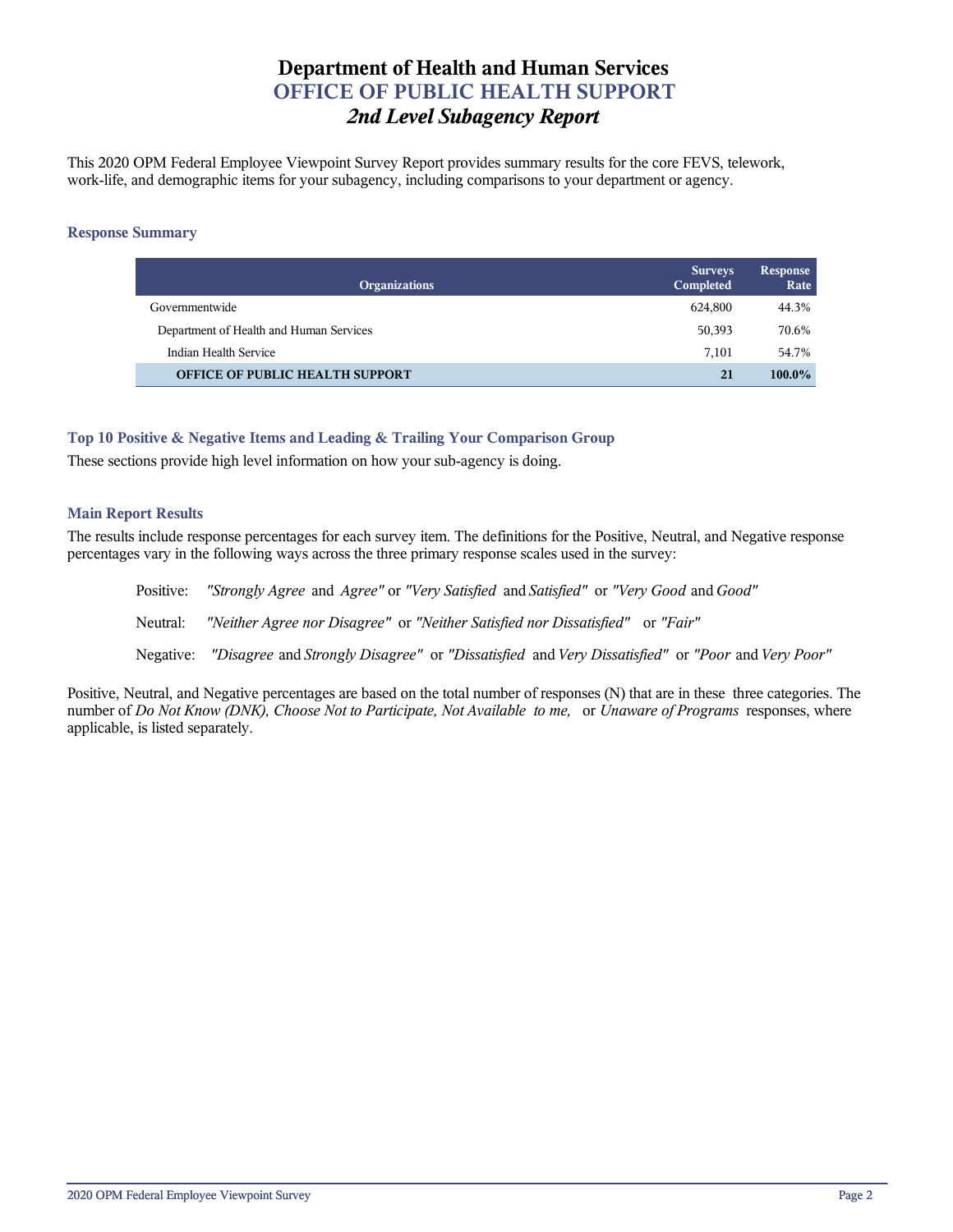#### **Top 10 Positive & Negative Items**

The figures below highlight the top 10 positive and negative results from the survey to help you quickly identify the most positive and most negative aspects of the organizational environment (only items 1 to 10 and 12 to 38 are included). Use this snapshot as a quick reference or overview of your OPM FEVS results.

#### *Highest Percent Positive*

| 100.0% | I know what is expected of me on the job.<br>(Q4)                                                                      |
|--------|------------------------------------------------------------------------------------------------------------------------|
| 100.0% | I know how my work relates to the agency's<br>goals. $(Q7)$                                                            |
| 95.4%  | Employees are protected from health and<br>safety hazards on the job. (Q15)                                            |
| 91.5%  | My supervisor supports my need to balance<br>work and other life issues. (Q19)                                         |
| 91.1%  | Senior leaders demonstrate support for<br>Work-Life programs. (Q32)                                                    |
| 90.5%  | My work unit has the job-relevant<br>knowledge and skills necessary to<br>accomplish organizational goals. (Q13)       |
| 89.3%  | My work gives me a feeling of personal<br>accomplishment. (Q3)                                                         |
| 87.3%  | I feel encouraged to come up with new and<br>better ways of doing things. (Q2)                                         |
| 83.9%  | Overall, how good a job do you feel is being<br>done by the manager directly above your<br>immediate supervisor? (Q30) |
| 83.6%  | The people I work with cooperate to get the<br>job done. (Q9)                                                          |

#### *Highest Percent Negative*

- 21.9% My workload is reasonable. (Q5)
- 19.7% Considering everything, how satisfied are you with your pay? (Q37)
- 17.7% My talents are used well in the workplace. (Q6)
- 16.9% I believe the results of this survey will be used to make my agency a better place to work. (Q18)
- 16.1% Managers promote communication among different work units (for example, about projects, goals, needed resources). (Q29)
- 15.4% How satisfied are you with the information you receive from management on what's going on in your organization? (Q34)
- 11.2% My supervisor treats me with respect. (Q23)
- 11.2% I have trust and confidence in my supervisor. (Q24)
- 11.2% Managers communicate the goals of the organization. (Q28)
- 11.2% How satisfied are you with the recognition you receive for doing a good job? (Q35)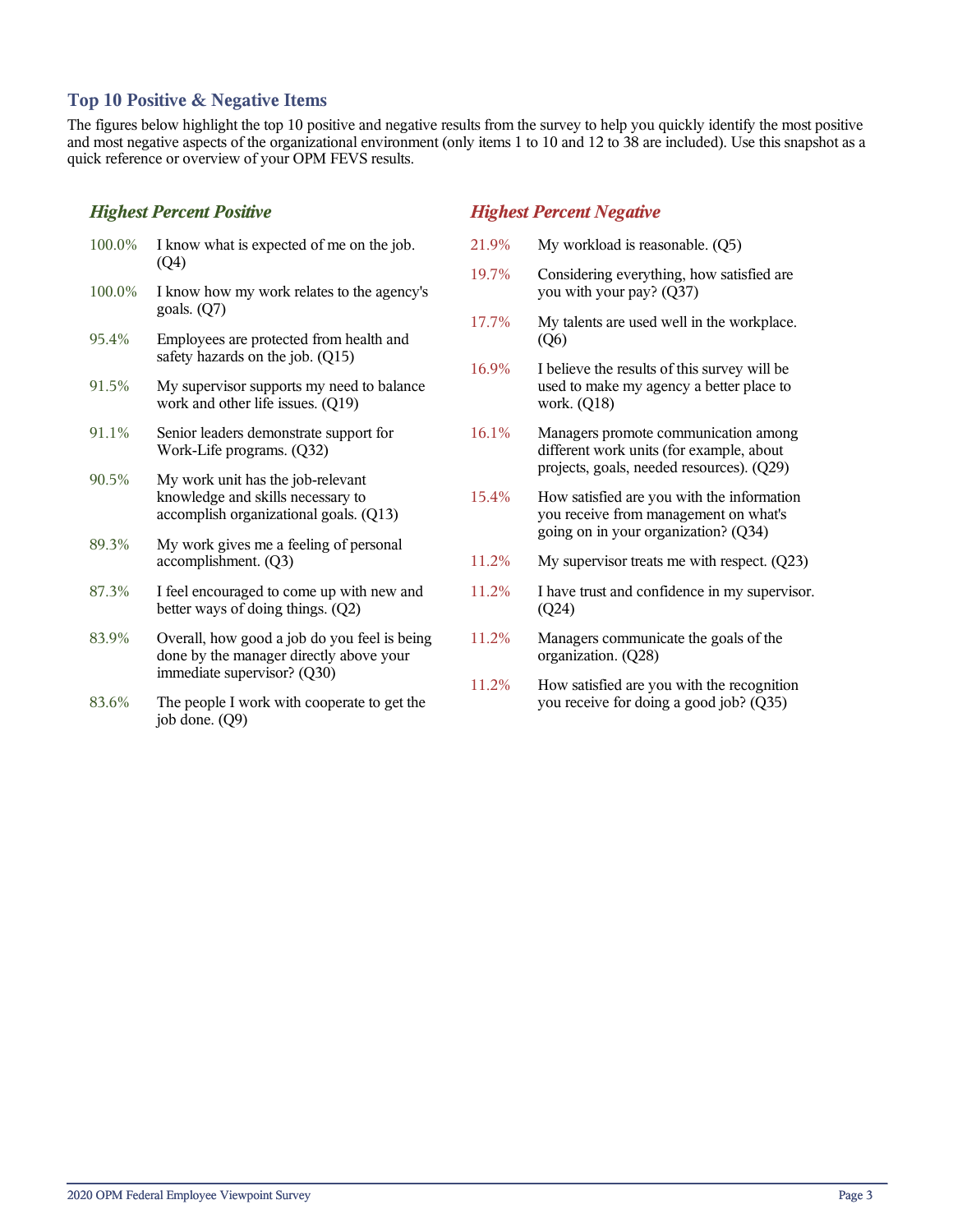## **Leading Your Comparison Group**

The figure below allows you to see where your subagency results are higher than your comparison group (Indian Health Service) average (only items 1 to 10 and 12 to 38 are included). Only survey items with differences of 3 percentage points or more from your comparison group average are displayed. If your subagency has more than 10 items that are higher than the average, only the 10 items with the greatest differences are shown. An '\*' in % Positive Response represents a percentage less than 8.

OFFICE OF PUBLIC HEALTH SUPPORT

m Indian Health Service

| <b>Survey Item</b>                                                                                                     | % Positive Response | Difference |
|------------------------------------------------------------------------------------------------------------------------|---------------------|------------|
| Senior leaders demonstrate support for<br>Work-Life programs. (Q32)                                                    | 91.1%<br>47.6%      | $+43.5$    |
| Overall, how good a job do you feel is<br>being done by the manager directly above<br>your immediate supervisor? (Q30) | 83.9%<br>53.6%      | $+30.3$    |
| My organization's senior leaders maintain<br>high standards of honesty and integrity.<br>(Q27)                         | 77.4%<br>49.6%      | $+27.8$    |
| I feel encouraged to come up with new and<br>better ways of doing things. (Q2)                                         | 87.3%<br>61.1%      | $+26.2$    |
| Employees are protected from health and<br>safety hazards on the job. (Q15)                                            | 95.4%<br>71.1%      | $+24.3$    |
| I have a high level of respect for my<br>organization's senior leaders. (Q31)                                          | 80.3%<br>57.5%      | $+22.8$    |
| Employees are recognized for providing high<br>quality products and services. (Q14)                                    | 69.6%<br>48.3%      | $+21.3$    |
| Considering everything, how satisfied are<br>you with your organization? (Q38)                                         | 80.3%<br>60.4%      | $+19.9$    |
| My supervisor supports my need to balance<br>work and other life issues. (Q19)                                         | 91.5%<br>71.7%      | $+19.8$    |
| In my work unit, differences in performance<br>are recognized in a meaningful way. (Q12)                               | 61.1%<br>42.8%      | $+18.3$    |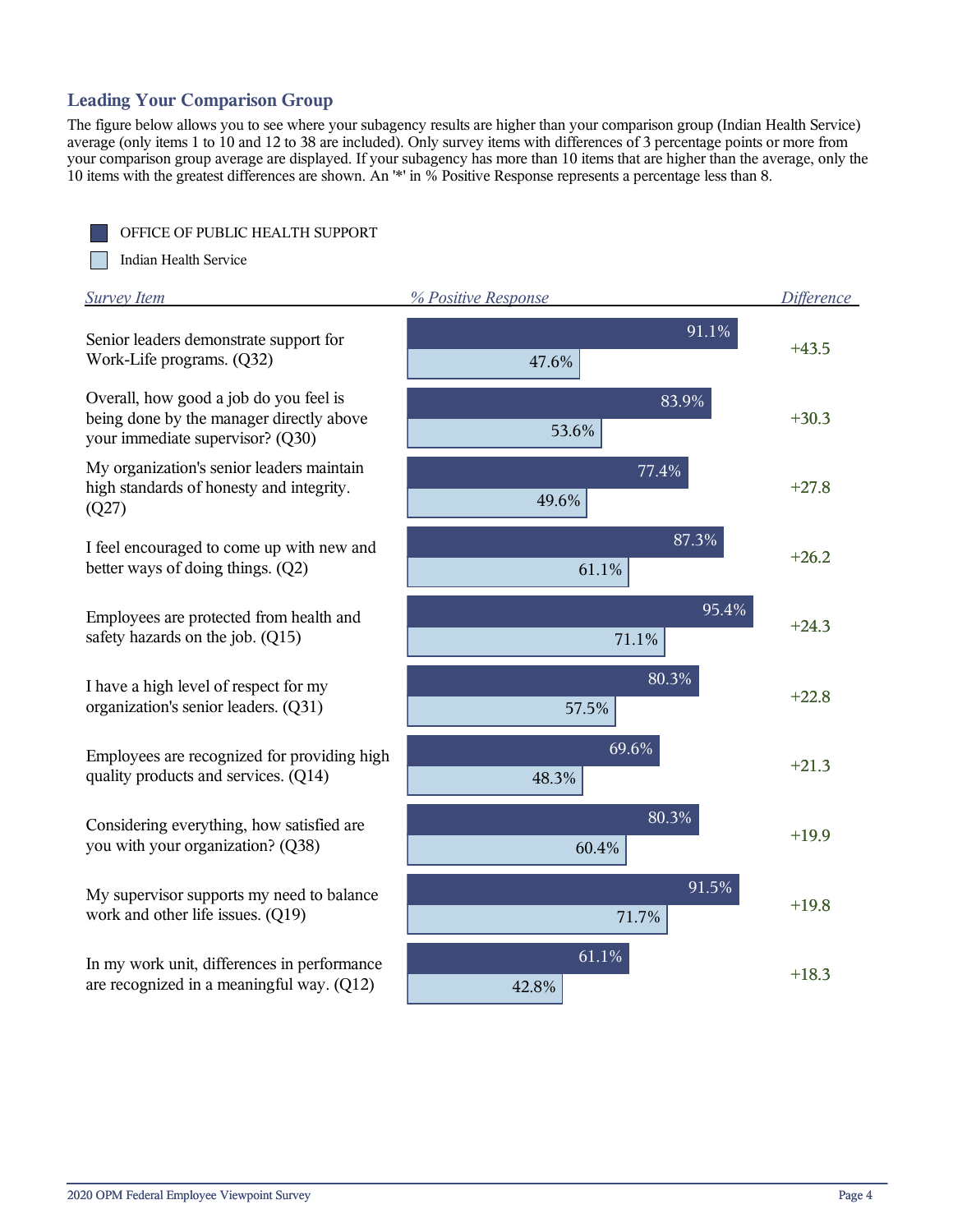## **Trailing Your Comparison Group**

The figure below allows you to see where your subagency results are lower than your comparison group (Indian Health Service) average (only items 1 to 10 and 12 to 38 are included). Only survey items with differences of 3 percentage points or more from your comparison group average are displayed. If your subagency has more than 10 items that are lower than the average, only the 10 items with the greatest differences are shown. An '\*' in % Positive Response represents a percentage less than 8.

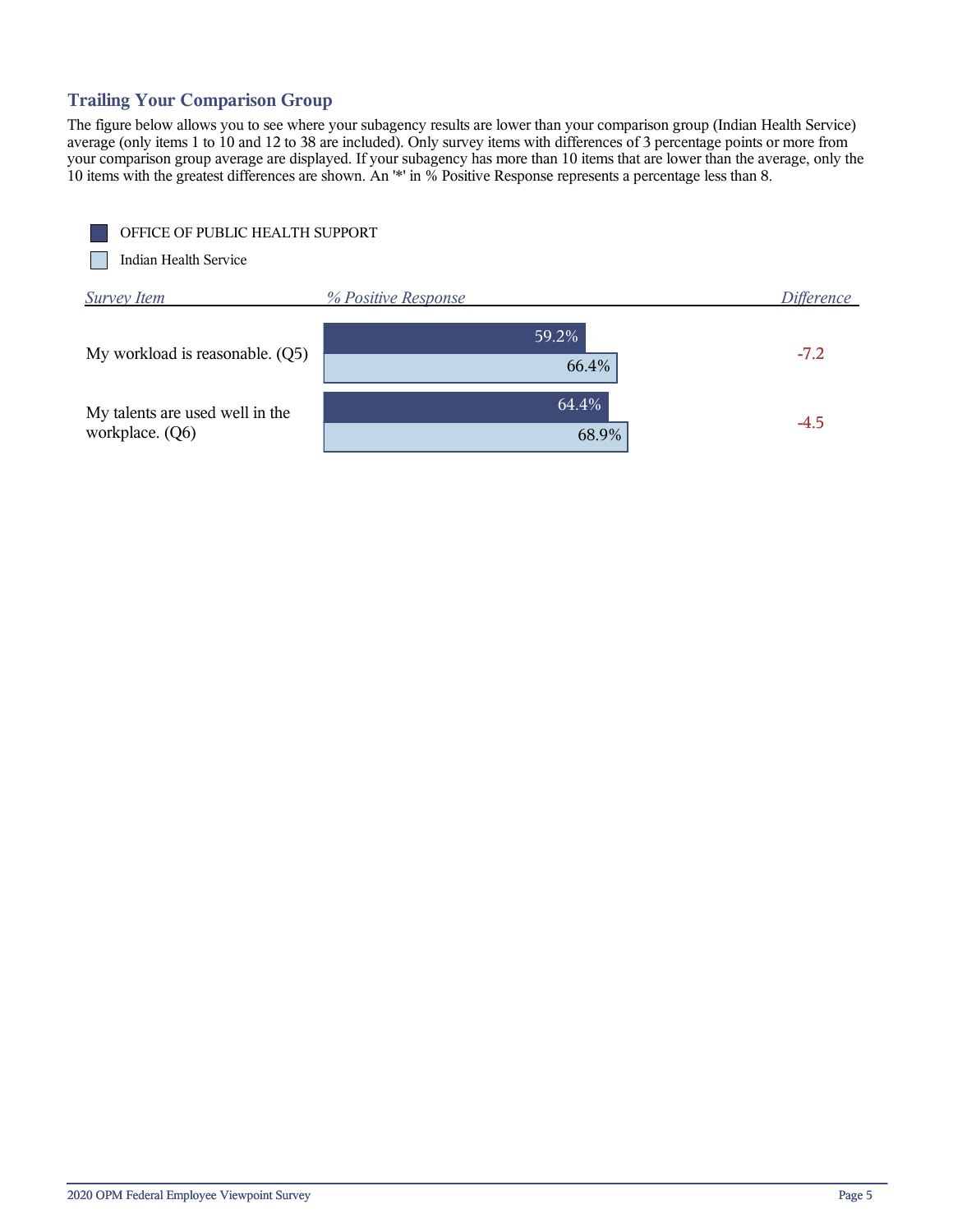## **My Work Experience**

#### *1. I am given a real opportunity to improve my skills in my organization.*

| <b>Organizations</b>                    | N       | <b>Positive</b> | <b>Neutral</b> | <b>Negative</b> |
|-----------------------------------------|---------|-----------------|----------------|-----------------|
| Governmentwide                          | 619.947 | 69.9%           | 15.2%          | 14.8%           |
| Department of Health and Human Services | 50,112  | 75.8%           | 13.3%          | 10.9%           |
| Indian Health Service                   | 7.053   | 64.3%           | 19.2%          | 16.5%           |
| <b>OFFICE OF PUBLIC HEALTH SUPPORT</b>  | 21      | $69.6\%$        | 30.4%          | $0.0\%$         |

#### *2. I feel encouraged to come up with new and better ways of doing things.*

| <b>Organizations</b>                    | N       | <b>Positive</b> | <b>Neutral</b> | <b>Negative</b> |
|-----------------------------------------|---------|-----------------|----------------|-----------------|
| Governmentwide                          | 615.099 | 66.6%           | 15.9%          | 17.5%           |
| Department of Health and Human Services | 49.723  | 72.9%           | 14.0%          | 13.1%           |
| Indian Health Service                   | 6.994   | 61.1%           | 19.8%          | 19.1%           |
| <b>OFFICE OF PUBLIC HEALTH SUPPORT</b>  | 21      | 87.3%           | 12.7%          | $0.0\%$         |

#### *3. My work gives me a feeling of personal accomplishment.*

| <b>Organizations</b>                    | N       | <b>Positive</b> | <b>Neutral</b> | <b>Negative</b> |
|-----------------------------------------|---------|-----------------|----------------|-----------------|
| Governmentwide                          | 618.334 | 74.6%           | 13.7%          | 11.7%           |
| Department of Health and Human Services | 49.967  | 80.5%           | 11.4%          | 8.0%            |
| Indian Health Service                   | 7.003   | 74.5%           | 14.9%          | 10.6%           |
| <b>OFFICE OF PUBLIC HEALTH SUPPORT</b>  | 21      | 89.3%           | $10.7\%$       | $0.0\%$         |

#### *4. I know what is expected of me on the job.*

| <b>Organizations</b>                    | N       | <b>Positive</b> | <b>Neutral</b> | <b>Negative</b> |
|-----------------------------------------|---------|-----------------|----------------|-----------------|
| Governmentwide                          | 621.862 | 83.5%           | 9.2%           | 7.3%            |
| Department of Health and Human Services | 50.138  | 86.0%           | 8.1%           | 5.9%            |
| Indian Health Service                   | 7.057   | 84.8%           | 8.9%           | 6.3%            |
| <b>OFFICE OF PUBLIC HEALTH SUPPORT</b>  | 21      | 100.0%          | $0.0\%$        | $0.0\%$         |

#### *5. My workload is reasonable.*

| <b>Organizations</b>                    |         | <b>Positive</b> | <b>Neutral</b> | <b>Negative</b> | <b>DNK</b><br>(N) |
|-----------------------------------------|---------|-----------------|----------------|-----------------|-------------------|
| Governmentwide                          | 619.493 | 66.7%           | 12.7%          | 20.6%           | 931               |
| Department of Health and Human Services | 50,052  | 67.6%           | 12.7%          | 19.7%           | 60                |
| Indian Health Service                   | 7.048   | 66.4%           | 14.0%          | 19.6%           | 11                |
| <b>OFFICE OF PUBLIC HEALTH SUPPORT</b>  | 21      | $59.2\%$        | 18.9%          | 21.9%           | $\bf{0}$          |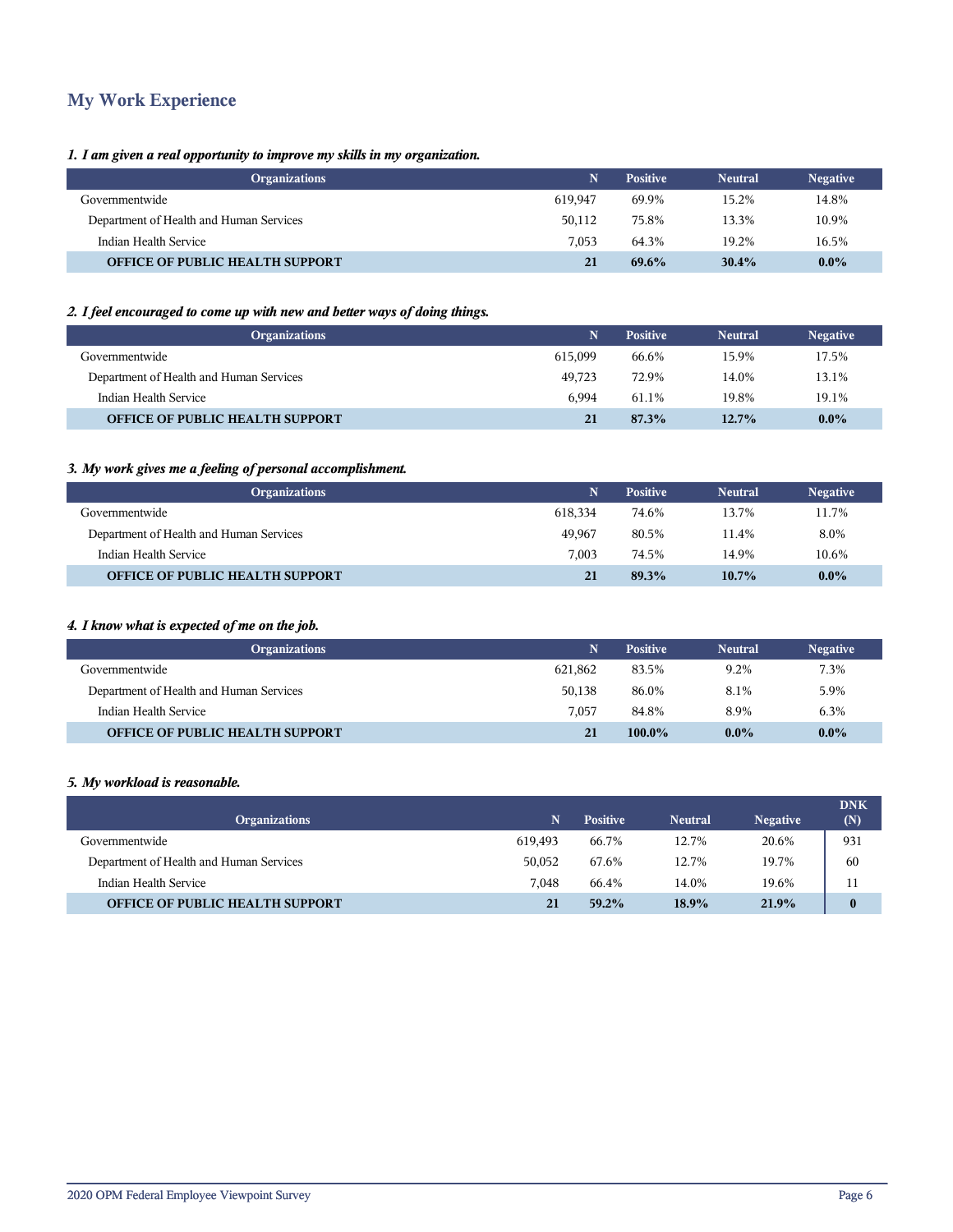## **My Work Experience (continued)**

#### *6. My talents are used well in the workplace.*

| <b>Organizations</b>                    | N       | <b>Positive</b> | <b>Neutral</b> | <b>Negative</b> | <b>DNK</b><br>(N) |
|-----------------------------------------|---------|-----------------|----------------|-----------------|-------------------|
| Governmentwide                          | 611.287 | 65.9%           | 15.3%          | 18.8%           | 1,541             |
| Department of Health and Human Services | 49.454  | 70.5%           | 14.4%          | 15.1%           | 89                |
| Indian Health Service                   | 6.969   | 68.9%           | 16.7%          | 14.4%           | 21                |
| <b>OFFICE OF PUBLIC HEALTH SUPPORT</b>  | 21      | 64.4%           | 17.9%          | $17.7\%$        | $\bf{0}$          |

#### *7. I know how my work relates to the agency's goals.*

| <b>Organizations</b>                    | N       | <b>Positive</b> | <b>Neutral</b> | <b>Negative</b> | <b>DNK</b><br>(N) |
|-----------------------------------------|---------|-----------------|----------------|-----------------|-------------------|
| Governmentwide                          | 618.591 | 87.1%           | 7.9%           | 5.0%            | 1,479             |
| Department of Health and Human Services | 49.901  | 89.9%           | 6.7%           | 3.4%            | 102               |
| Indian Health Service                   | 7.005   | 86.5%           | 9.9%           | 3.7%            | 25                |
| <b>OFFICE OF PUBLIC HEALTH SUPPORT</b>  | 21      | $100.0\%$       | $0.0\%$        | $0.0\%$         | $\bf{0}$          |

#### *8. I can disclose a suspected violation of any law, rule or regulation without fear of reprisal.*

| <b>Organizations</b>                    | N.      | <b>Positive</b> | <b>Neutral</b> | <b>Negative</b> | <b>DNK</b><br>(N) |
|-----------------------------------------|---------|-----------------|----------------|-----------------|-------------------|
| Governmentwide                          | 604.744 | 68.5%           | 16.1%          | 15.4%           | 18,046            |
| Department of Health and Human Services | 48.101  | 67.7%           | 17.8%          | 14.5%           | 2,074             |
| Indian Health Service                   | 6.953   | 59.3%           | 19.8%          | 20.9%           | 120               |
| <b>OFFICE OF PUBLIC HEALTH SUPPORT</b>  | 20      | $75.0\%$        | $16.1\%$       | $8.9\%$         |                   |

## **My Work Unit**

#### *9. The people I work with cooperate to get the job done.*

| <b>Organizations</b>                    | N       | <b>Positive</b> | <b>Neutral</b> | <b>Negative</b> |
|-----------------------------------------|---------|-----------------|----------------|-----------------|
| Governmentwide                          | 623.646 | 84.1%           | 8.5%           | 7.4%            |
| Department of Health and Human Services | 50.280  | 86.2%           | 7.7%           | 6.2%            |
| Indian Health Service                   | 7.090   | 70.8%           | 15.3%          | 13.9%           |
| <b>OFFICE OF PUBLIC HEALTH SUPPORT</b>  | 21      | 83.6%           | $16.4\%$       | $0.0\%$         |

#### *10. In my work unit, steps are taken to deal with a poor performer who cannot or will not improve.*

| <b>Organizations</b>                    |         | <b>Positive</b> | <b>Neutral</b> | <b>Negative</b> | <b>DNK</b><br>(N) |
|-----------------------------------------|---------|-----------------|----------------|-----------------|-------------------|
| Governmentwide                          | 540,222 | 42.3%           | 27.5%          | 30.2%           | 83,418            |
| Department of Health and Human Services | 42,095  | 46.8%           | 28.8%          | 24.4%           | 8,163             |
| Indian Health Service                   | 6.636   | 35.6%           | 27.4%          | 37.0%           | 455               |
| <b>OFFICE OF PUBLIC HEALTH SUPPORT</b>  | 16      | $41.2\%$        | 49.9%          | $8.8\%$         | 5                 |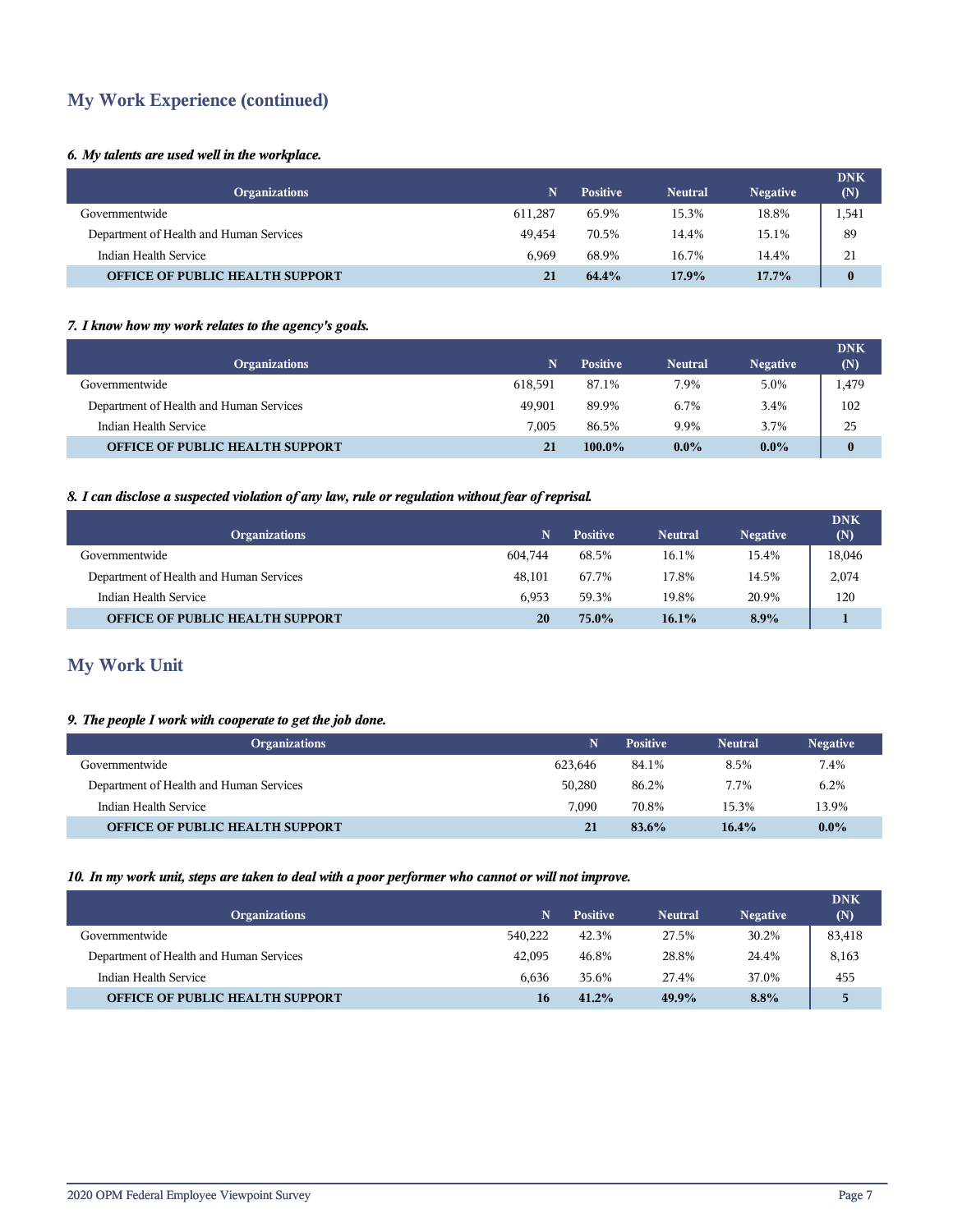## **My Work Unit (continued)**

#### *11. In my work unit poor performers usually:*

| <b>Organizations</b>                    |         | Remain<br>In Work<br><b>Unit And</b><br>Improve<br>N Over Time | Remain<br>In Work<br><b>Unit And</b><br>Continue<br>To<br>Under-<br>Perform | Leave<br><b>Work Unit-</b><br>Removed<br><sub>or</sub><br><b>Transferred</b> | Leave<br>Work<br>Unit-<br>Quit | No Poor<br><b>Performers In</b><br><b>Work Unit</b> | Do Not<br><b>Know</b><br>(N) |
|-----------------------------------------|---------|----------------------------------------------------------------|-----------------------------------------------------------------------------|------------------------------------------------------------------------------|--------------------------------|-----------------------------------------------------|------------------------------|
| Governmentwide                          | 479,951 | 18.6%                                                          | 49.3%                                                                       | 9.3%                                                                         | 2.0%                           | 20.8%                                               | 143,690                      |
| Department of Health and Human Services | 37,049  | 21.2%                                                          | 41.6%                                                                       | 9.7%                                                                         | 2.6%                           | 24.8%                                               | 13,199                       |
| Indian Health Service                   | 5,697   | 19.8%                                                          | 57.0%                                                                       | 5.9%                                                                         | 2.7%                           | 14.5%                                               | 1,393                        |
| <b>OFFICE OF PUBLIC HEALTH SUPPORT</b>  | 14      | 26.9%                                                          | 40.3%                                                                       | $0.0\%$                                                                      | $0.0\%$                        | 32.8%                                               | 7                            |

#### *12. In my work unit, differences in performance are recognized in a meaningful way.*

| <b>Organizations</b>                    |         | <b>Positive</b> | <b>Neutral</b> | <b>Negative</b> | <b>DNK</b><br>(N) |
|-----------------------------------------|---------|-----------------|----------------|-----------------|-------------------|
| Governmentwide                          | 574.692 | 50.9%           | 25.0%          | 24.1%           | 48,809            |
| Department of Health and Human Services | 45.977  | 57.1%           | 23.3%          | 19.6%           | 4,281             |
| Indian Health Service                   | 6.810   | 42.8%           | 27.8%          | 29.4%           | 277               |
| <b>OFFICE OF PUBLIC HEALTH SUPPORT</b>  | 19      | $61.1\%$        | 34.3%          | $4.6\%$         | $\overline{2}$    |

#### *13. My work unit has the job-relevant knowledge and skills necessary to accomplish organizational goals.*

| <b>Organizations</b>                    | 'N.     | <b>Positive</b> | <b>Neutral</b> | <b>Negative</b> | <b>DNK</b><br>(N) |
|-----------------------------------------|---------|-----------------|----------------|-----------------|-------------------|
| Governmentwide                          | 618.137 | 81.9%           | 10.5%          | 7.6%            | 5,585             |
| Department of Health and Human Services | 49.869  | 85.0%           | 9.1%           | 5.9%            | 414               |
| Indian Health Service                   | 7.025   | 73.9%           | 16.8%          | 9.4%            | 60                |
| <b>OFFICE OF PUBLIC HEALTH SUPPORT</b>  | 21      | $90.5\%$        | 4.2%           | 5.2%            | $\bf{0}$          |

## **My Agency**

#### *14. Employees are recognized for providing high quality products and services.*

| <b>Organizations</b>                    | N       | <b>Positive</b> | <b>Neutral</b> | <b>Negative</b> | <b>DNK</b><br>(N) |
|-----------------------------------------|---------|-----------------|----------------|-----------------|-------------------|
| Governmentwide                          | 614.057 | 64.3%           | 17.0%          | 18.8%           | 7,882             |
| Department of Health and Human Services | 49.602  | 70.7%           | 15.0%          | 14.3%           | 579               |
| Indian Health Service                   | 6.996   | 48.3%           | 24.0%          | 27.7%           | 70                |
| <b>OFFICE OF PUBLIC HEALTH SUPPORT</b>  | 20      | 69.6%           | $26.0\%$       | 4.4%            |                   |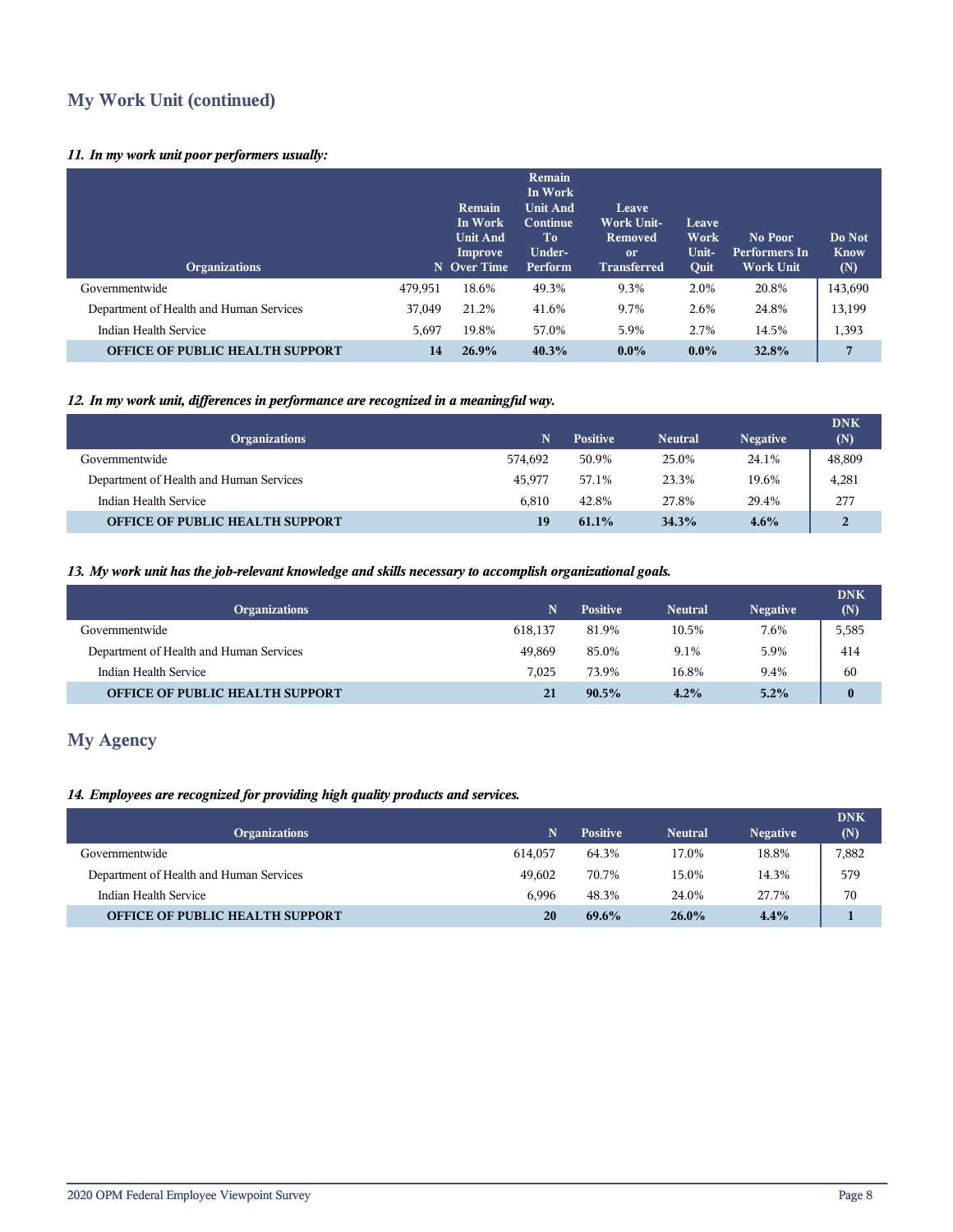## **My Agency (continued)**

#### *15. Employees are protected from health and safety hazards on the job.*

|                                         |         |                 |                |                 | <b>DNK</b> |
|-----------------------------------------|---------|-----------------|----------------|-----------------|------------|
| <b>Organizations</b>                    | N       | <b>Positive</b> | <b>Neutral</b> | <b>Negative</b> | (N)        |
| Governmentwide                          | 615.590 | 77.3%           | 11.3%          | 11.4%           | 6,144      |
| Department of Health and Human Services | 49.331  | 84.3%           | 9.4%           | 6.3%            | 795        |
| Indian Health Service                   | 7.031   | 71.1%           | 15.2%          | 13.7%           | 35         |
| <b>OFFICE OF PUBLIC HEALTH SUPPORT</b>  | 20      | $95.4\%$        | $4.6\%$        | $0.0\%$         |            |

#### *16. My agency is successful at accomplishing its mission.*

| <b>Organizations</b>                    | N       | <b>Positive</b> | <b>Neutral</b> | <b>Negative</b> | <b>DNK</b><br>(N) |
|-----------------------------------------|---------|-----------------|----------------|-----------------|-------------------|
| Governmentwide                          | 614.969 | 81.4%           | 12.5%          | 6.1%            | 7,377             |
| Department of Health and Human Services | 49.679  | 82.8%           | 11.8%          | 5.5%            | 527               |
| Indian Health Service                   | 7.008   | 67.9%           | 22.4%          | 9.7%            | 63                |
| <b>OFFICE OF PUBLIC HEALTH SUPPORT</b>  | 21      | 77.8%           | 13.7%          | 8.5%            | $\bf{0}$          |

#### *17. I recommend my organization as a good place to work.*

| <b>Organizations</b>                    | N       | <b>Positive</b> | <b>Neutral</b> | <b>Negative</b> |
|-----------------------------------------|---------|-----------------|----------------|-----------------|
| Governmentwide                          | 623.730 | 70.7%           | 17.2%          | 12.1%           |
| Department of Health and Human Services | 50,290  | 77.2%           | 14.4%          | 8.4%            |
| Indian Health Service                   | 7.092   | 64.9%           | 22.7%          | 12.4%           |
| <b>OFFICE OF PUBLIC HEALTH SUPPORT</b>  | 21      | 78.1%           | 14.9%          | $7.0\%$         |

#### *18. I believe the results of this survey will be used to make my agency a better place to work.*

| <b>Organizations</b>                    | 'N.     | <b>Positive</b> | Neutral  | <b>Negative</b> | <b>DNK</b><br>(N) |
|-----------------------------------------|---------|-----------------|----------|-----------------|-------------------|
| Governmentwide                          | 580.828 | 42.9%           | 28.2%    | 28.8%           | 43,177            |
| Department of Health and Human Services | 47.203  | 56.9%           | 24.4%    | 18.7%           | 3,099             |
| Indian Health Service                   | 6.644   | 47.1%           | 27.9%    | 25.0%           | 445               |
| <b>OFFICE OF PUBLIC HEALTH SUPPORT</b>  | 19      | $56.5\%$        | $26.7\%$ | $16.9\%$        | $\overline{2}$    |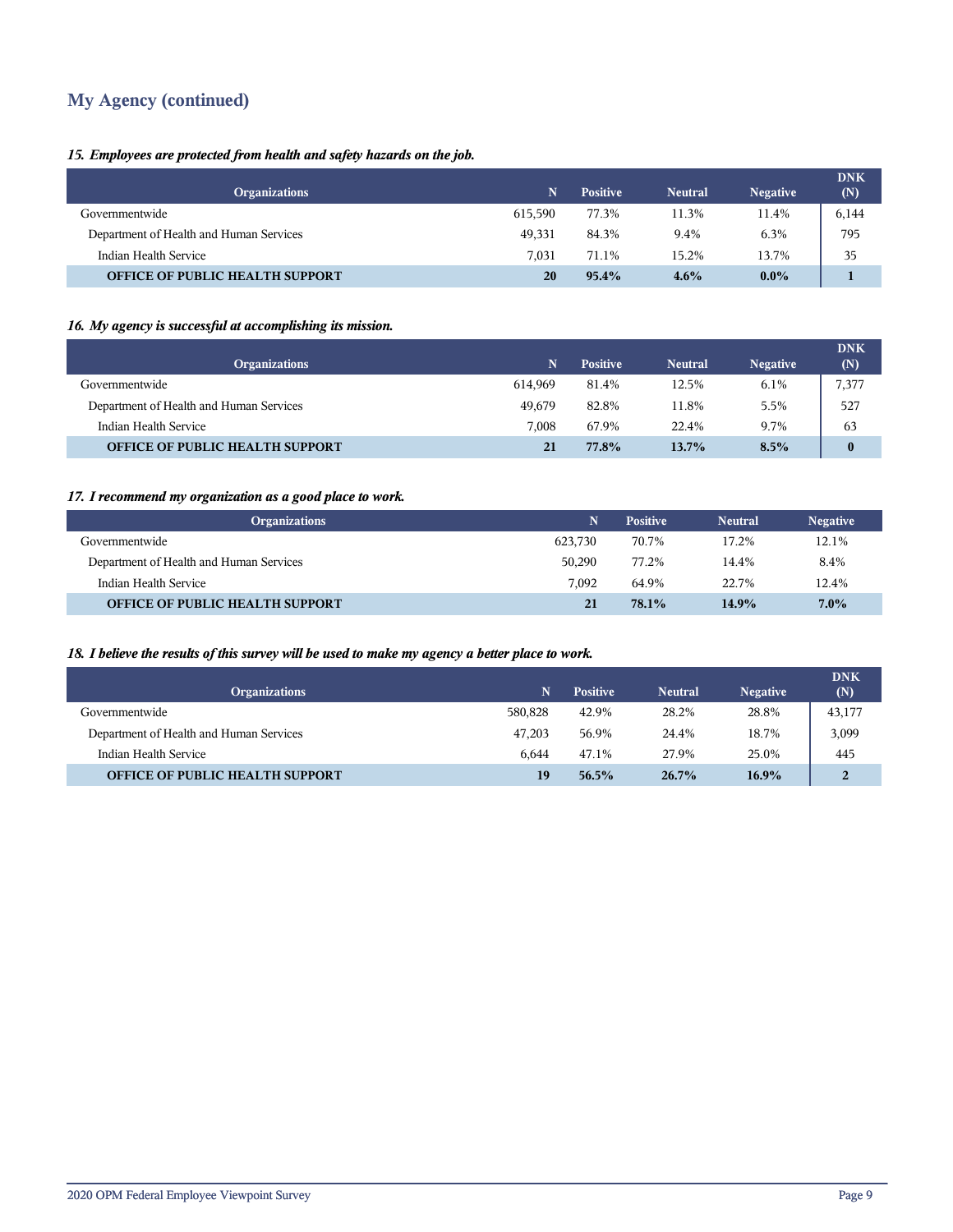## **My Supervisor**

#### *19. My supervisor supports my need to balance work and other life issues.*

| <b>Organizations</b>                    | 'N      | <b>Positive</b> | <b>Neutral</b> | <b>Negative</b> | <b>DNK</b><br>(N) |
|-----------------------------------------|---------|-----------------|----------------|-----------------|-------------------|
| Governmentwide                          | 620,352 | 84.8%           | 8.1%           | 7.1%            | 3,002             |
| Department of Health and Human Services | 50,065  | 86.5%           | 7.1%           | 6.4%            | 214               |
| Indian Health Service                   | 7.047   | 71.7%           | 13.9%          | 14.4%           | 37                |
| <b>OFFICE OF PUBLIC HEALTH SUPPORT</b>  | 21      | 91.5%           | 8.5%           | $0.0\%$         | $\bf{0}$          |

#### *20. My supervisor is committed to a workforce representative of all segments of society.*

| <b>Organizations</b>                    | N       | <b>Positive</b> | <b>Neutral</b> | <b>Negative</b> | <b>DNK</b><br>(N) |
|-----------------------------------------|---------|-----------------|----------------|-----------------|-------------------|
| Governmentwide                          | 590.535 | 78.9%           | 14.7%          | 6.4%            | 32,108            |
| Department of Health and Human Services | 47.884  | 81.3%           | 12.6%          | 6.1%            | 2,300             |
| Indian Health Service                   | 6.820   | 65.6%           | 21.3%          | 13.1%           | 246               |
| <b>OFFICE OF PUBLIC HEALTH SUPPORT</b>  | 21      | 78.1%           | $17.7\%$       | 4.2%            | $\bf{0}$          |

#### *21. Supervisors in my work unit support employee development.*

| <b>Organizations</b>                    | N       | <b>Positive</b> | <b>Neutral</b> | <b>Negative</b> | <b>DNK</b><br>(N) |
|-----------------------------------------|---------|-----------------|----------------|-----------------|-------------------|
| Governmentwide                          | 616.623 | 77.8%           | 12.5%          | 9.7%            | 6,265             |
| Department of Health and Human Services | 49.785  | 80.9%           | 10.8%          | 8.3%            | 437               |
| Indian Health Service                   | 7.011   | 64.6%           | 18.9%          | 16.5%           | 68                |
| <b>OFFICE OF PUBLIC HEALTH SUPPORT</b>  | 20      | 81.6%           | 18.4%          | $0.0\%$         |                   |

#### *22. My supervisor listens to what I have to say.*

| <b>Organizations</b>                    | N       | <b>Positive</b> | <b>Neutral</b> | <b>Negative</b> |
|-----------------------------------------|---------|-----------------|----------------|-----------------|
| Governmentwide                          | 621.769 | 82.7%           | 9.1%           | 8.1%            |
| Department of Health and Human Services | 50.108  | 83.9%           | 8.7%           | 7.4%            |
| Indian Health Service                   | 7.057   | 70.4%           | 15.7%          | 14.0%           |
| <b>OFFICE OF PUBLIC HEALTH SUPPORT</b>  | 21      | 79.3%           | 16.4%          | 4.2%            |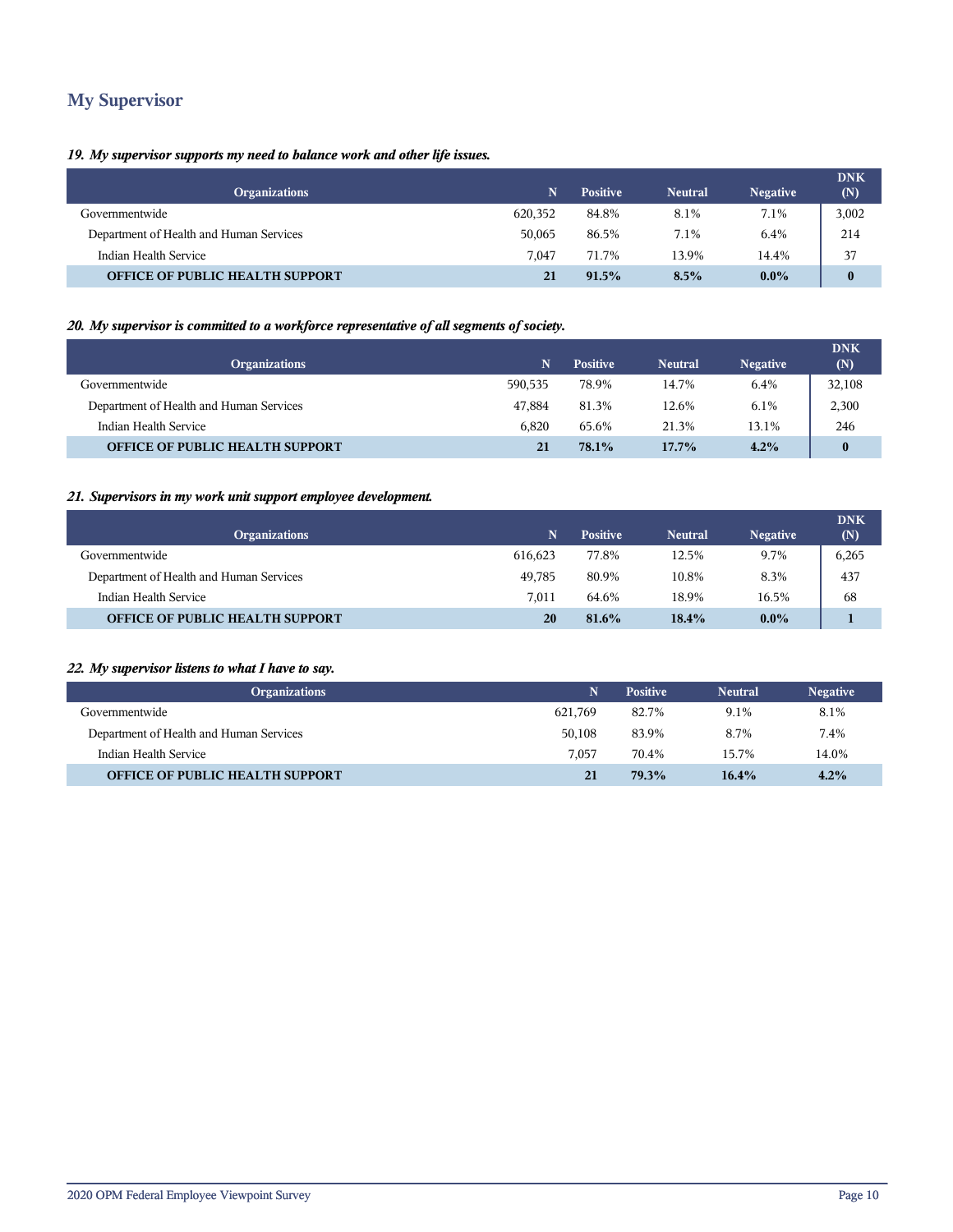## **My Supervisor (continued)**

#### *23. My supervisor treats me with respect.*

| <b>Organizations</b>                    | N       | <b>Positive</b> | <b>Neutral</b> | <b>Negative</b> |
|-----------------------------------------|---------|-----------------|----------------|-----------------|
| Governmentwide                          | 621.647 | 86.5%           | 7.6%           | 5.9%            |
| Department of Health and Human Services | 50,095  | 86.5%           | 7.6%           | 5.9%            |
| Indian Health Service                   | 7.062   | 74.4%           | 14.7%          | 11.0%           |
| <b>OFFICE OF PUBLIC HEALTH SUPPORT</b>  | 21      | 79.3%           | 9.5%           | 11.2%           |

#### *24. I have trust and confidence in my supervisor.*

| <b>Organizations</b>                    | N       | <b>Positive</b> | <b>Neutral</b> | <b>Negative</b> |
|-----------------------------------------|---------|-----------------|----------------|-----------------|
| Governmentwide                          | 621.453 | 76.0%           | 12.6%          | 11.3%           |
| Department of Health and Human Services | 50.055  | 78.0%           | 11.9%          | 10.1%           |
| Indian Health Service                   | 7.056   | 64.1%           | 18.3%          | 17.6%           |
| <b>OFFICE OF PUBLIC HEALTH SUPPORT</b>  | 21      | 72.9%           | $15.9\%$       | 11.2%           |

#### *25. Overall, how good a job do you feel is being done by your immediate supervisor?*

| <b>Organizations</b>                    | N       | <b>Positive</b> | <b>Neutral</b> | <b>Negative</b> |
|-----------------------------------------|---------|-----------------|----------------|-----------------|
| Governmentwide                          | 623.361 | 78.1%           | 14.0%          | 7.8%            |
| Department of Health and Human Services | 50.237  | 80.5%           | 12.5%          | 7.0%            |
| Indian Health Service                   | 7.089   | 64.9%           | 20.2%          | 14.8%           |
| <b>OFFICE OF PUBLIC HEALTH SUPPORT</b>  | 21      | 79.3%           | $16.4\%$       | 4.2%            |

## **Leadership**

#### *26. In my organization, senior leaders generate high levels of motivation and commitment in the workforce.*

| <b>Organizations</b>                    | N       | <b>Positive</b> | <b>Neutral</b> | <b>Negative</b> | <b>DNK</b><br>(N) |
|-----------------------------------------|---------|-----------------|----------------|-----------------|-------------------|
| Governmentwide                          | 610.089 | 50.7%           | 23.6%          | 25.7%           | 10,495            |
| Department of Health and Human Services | 49.369  | 59.7%           | 21.3%          | 19.1%           | 763               |
| Indian Health Service                   | 6.960   | 44.4%           | 27.5%          | 28.1%           | 99                |
| <b>OFFICE OF PUBLIC HEALTH SUPPORT</b>  | 21      | $49.9\%$        | 45.8%          | 4.2%            | 0                 |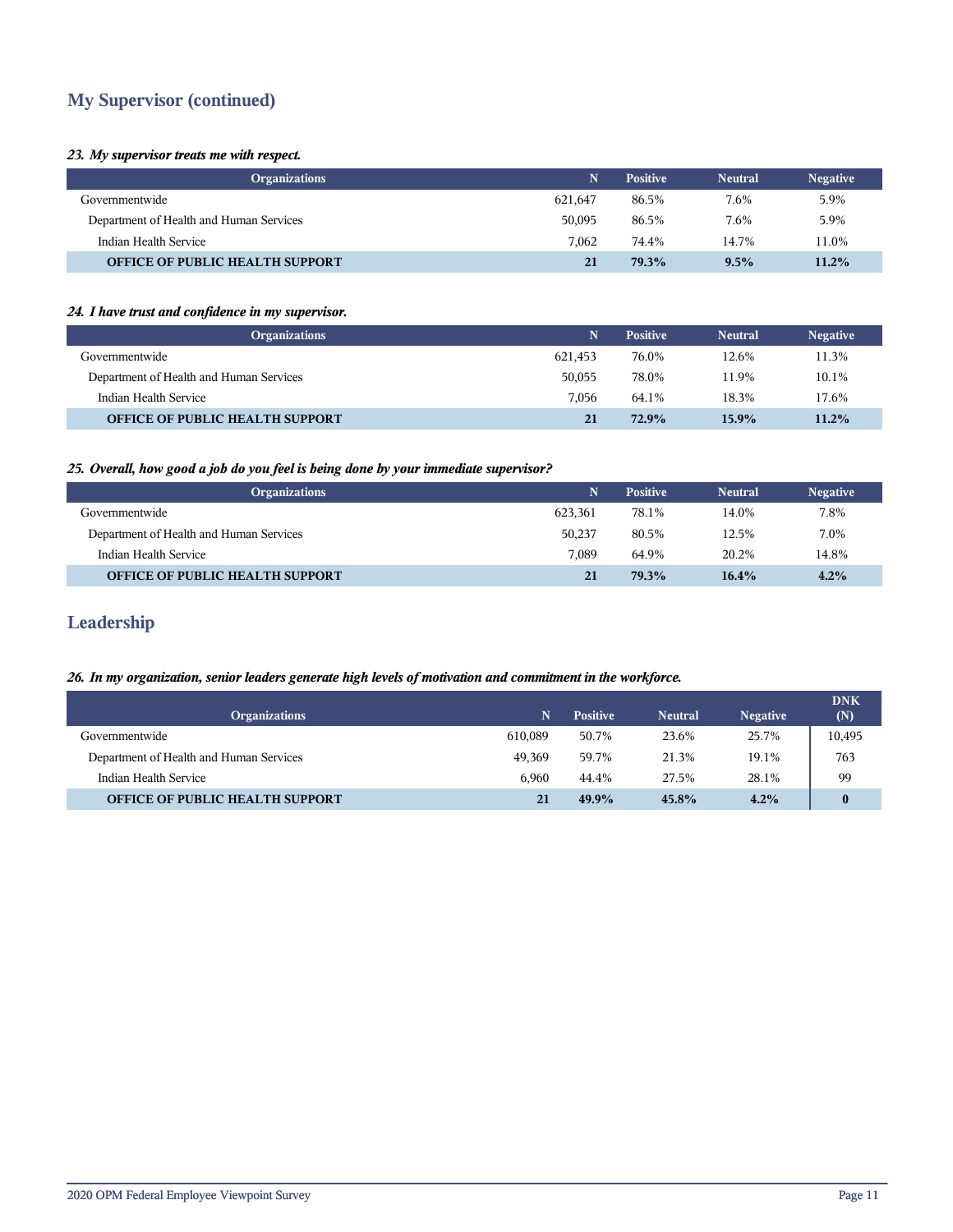## **Leadership (continued)**

#### *27. My organization's senior leaders maintain high standards of honesty and integrity.*

| <b>Organizations</b>                    | N       | <b>Positive</b> | <b>Neutral</b> | <b>Negative</b> | <b>DNK</b><br>(N) |
|-----------------------------------------|---------|-----------------|----------------|-----------------|-------------------|
| Governmentwide                          | 589.211 | 61.0%           | 21.5%          | 17.5%           | 28,542            |
| Department of Health and Human Services | 47.938  | 65.2%           | 20.2%          | 14.6%           | 1,988             |
| Indian Health Service                   | 6.819   | 49.6%           | 28.2%          | 22.3%           | 218               |
| <b>OFFICE OF PUBLIC HEALTH SUPPORT</b>  | 18      | 77.4%           | $17.7\%$       | 4.9%            | 3                 |

#### *28. Managers communicate the goals of the organization.*

| <b>Organizations</b>                    | N       | <b>Positive</b> | <b>Neutral</b> | <b>Negative</b> | <b>DNK</b><br>(N) |
|-----------------------------------------|---------|-----------------|----------------|-----------------|-------------------|
| Governmentwide                          | 613.083 | 67.6%           | 17.3%          | 15.1%           | 5,087             |
| Department of Health and Human Services | 49.536  | 72.9%           | 15.5%          | 11.6%           | 405               |
| Indian Health Service                   | 6.925   | 53.6%           | 24.1%          | 22.2%           | 92                |
| <b>OFFICE OF PUBLIC HEALTH SUPPORT</b>  | 21      | $62.4\%$        | 26.4%          | $11.2\%$        | $\bf{0}$          |

#### *29. Managers promote communication among different work units (for example, about projects, goals, needed resources).*

| <b>Organizations</b>                    | N       | <b>Positive</b> | <b>Neutral</b> | <b>Negative</b> | <b>DNK</b><br>(N) |
|-----------------------------------------|---------|-----------------|----------------|-----------------|-------------------|
| Governmentwide                          | 608,353 | 60.1%           | 19.8%          | 20.1%           | 11,890            |
| Department of Health and Human Services | 49.156  | 66.0%           | 18.0%          | 16.1%           | 904               |
| Indian Health Service                   | 6.932   | 47.2%           | 25.5%          | 27.3%           | 115               |
| <b>OFFICE OF PUBLIC HEALTH SUPPORT</b>  | 20      | $47.2\%$        | $36.7\%$       | 16.1%           |                   |

#### *30. Overall, how good a job do you feel is being done by the manager directly above your immediate supervisor?*

| <b>Organizations</b>                    | N.      | <b>Positive</b> | <b>Neutral</b> | <b>Negative</b> | <b>DNK</b><br>(N) |
|-----------------------------------------|---------|-----------------|----------------|-----------------|-------------------|
| Governmentwide                          | 584,531 | 66.8%           | 20.0%          | 13.2%           | 34,681            |
| Department of Health and Human Services | 47.547  | 71.7%           | 18.0%          | 10.2%           | 2,522             |
| Indian Health Service                   | 6.597   | 53.6%           | 27.2%          | 19.2%           | 450               |
| <b>OFFICE OF PUBLIC HEALTH SUPPORT</b>  | 20      | 83.9%           | $16.1\%$       | $0.0\%$         |                   |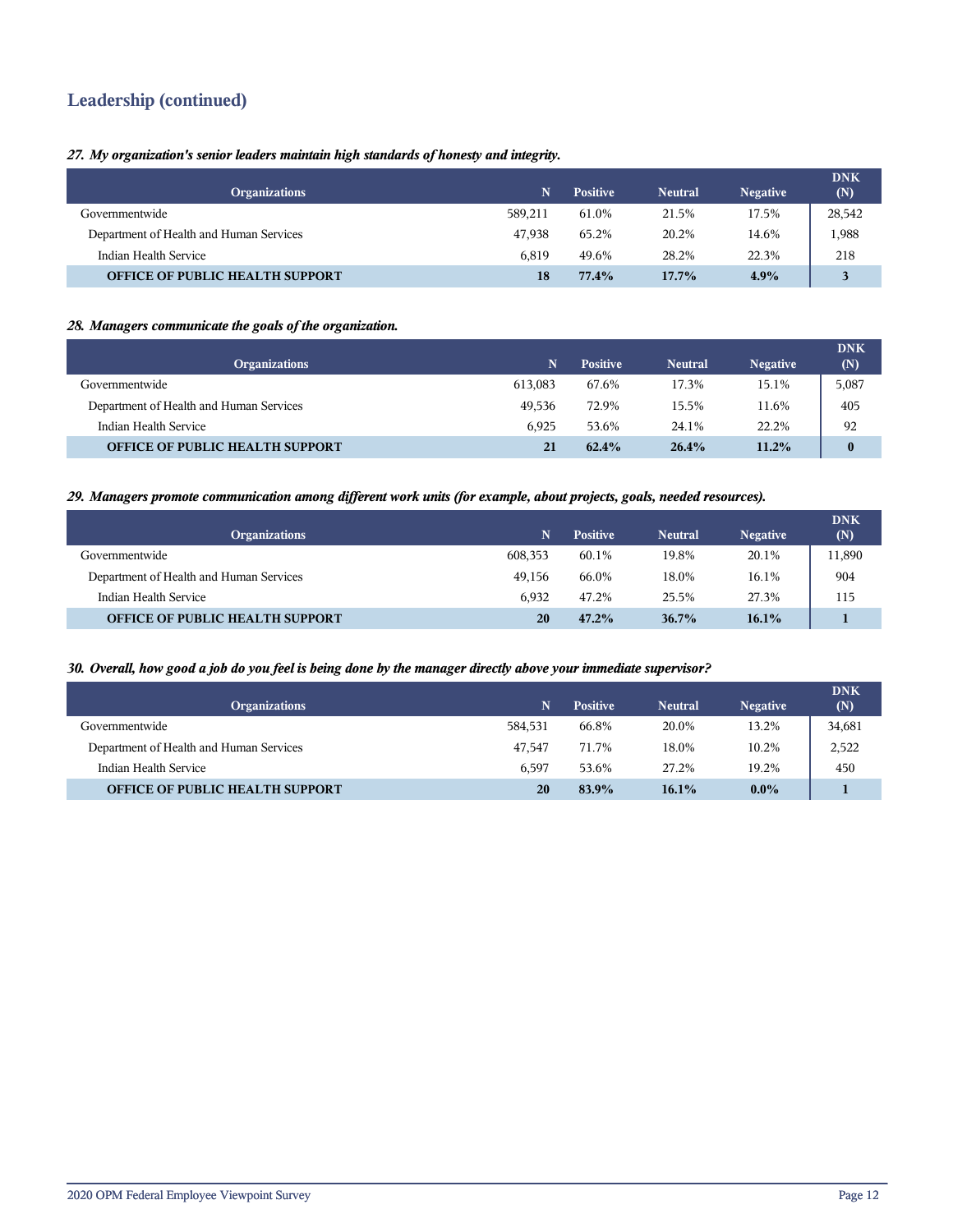## **Leadership (continued)**

#### *31. I have a high level of respect for my organization's senior leaders.*

|                                         |         |                 |                |                 | <b>DNK</b> |
|-----------------------------------------|---------|-----------------|----------------|-----------------|------------|
| <b>Organizations</b>                    | N       | <b>Positive</b> | <b>Neutral</b> | <b>Negative</b> | (N)        |
| Governmentwide                          | 610.973 | 61.8%           | 21.2%          | 17.0%           | 8,107      |
| Department of Health and Human Services | 49.475  | 68.2%           | 18.6%          | 13.1%           | 582        |
| Indian Health Service                   | 6.898   | 57.5%           | 24.9%          | 17.6%           | 145        |
| <b>OFFICE OF PUBLIC HEALTH SUPPORT</b>  | 21      | 80.3%           | 15.5%          | 4.2%            | $\bf{0}$   |

#### *32. Senior leaders demonstrate support for Work-Life programs.*

| <b>Organizations</b>                    | N       | <b>Positive</b> | <b>Neutral</b> | <b>Negative</b> | <b>DNK</b><br>(N) |
|-----------------------------------------|---------|-----------------|----------------|-----------------|-------------------|
| Governmentwide                          | 574.976 | 64.2%           | 22.0%          | 13.8%           | 43,872            |
| Department of Health and Human Services | 47.236  | 72.8%           | 17.8%          | 9.4%            | 2,809             |
| Indian Health Service                   | 6.300   | 47.6%           | 33.3%          | 19.1%           | 735               |
| <b>OFFICE OF PUBLIC HEALTH SUPPORT</b>  | 20      | $91.1\%$        | $8.9\%$        | $0.0\%$         |                   |

## **My Satisfaction**

#### *33. How satisfied are you with your involvement in decisions that affect your work?*

| <b>Organizations</b>                    | N       | <b>Positive</b> | <b>Neutral</b> | <b>Negative</b> |
|-----------------------------------------|---------|-----------------|----------------|-----------------|
| Governmentwide                          | 615.320 | 57.9%           | 21.8%          | 20.2%           |
| Department of Health and Human Services | 49,876  | 63.1%           | 20.5%          | 16.4%           |
| Indian Health Service                   | 7.004   | 52.5%           | 27.3%          | 20.3%           |
| <b>OFFICE OF PUBLIC HEALTH SUPPORT</b>  | 21      | $60.2\%$        | 31.4%          | 8.5%            |

#### *34. How satisfied are you with the information you receive from management on what's going on in your organization?*

| <b>Organizations</b>                    | N       | <b>Positive</b> | <b>Neutral</b> | <b>Negative</b> |
|-----------------------------------------|---------|-----------------|----------------|-----------------|
| Governmentwide                          | 613.053 | 57.8%           | 20.6%          | 21.6%           |
| Department of Health and Human Services | 49.702  | 64.3%           | 19.4%          | 16.3%           |
| Indian Health Service                   | 6.978   | 47.3%           | 27.3%          | 25.5%           |
| <b>OFFICE OF PUBLIC HEALTH SUPPORT</b>  | 21      | 55.9%           | $28.6\%$       | $15.4\%$        |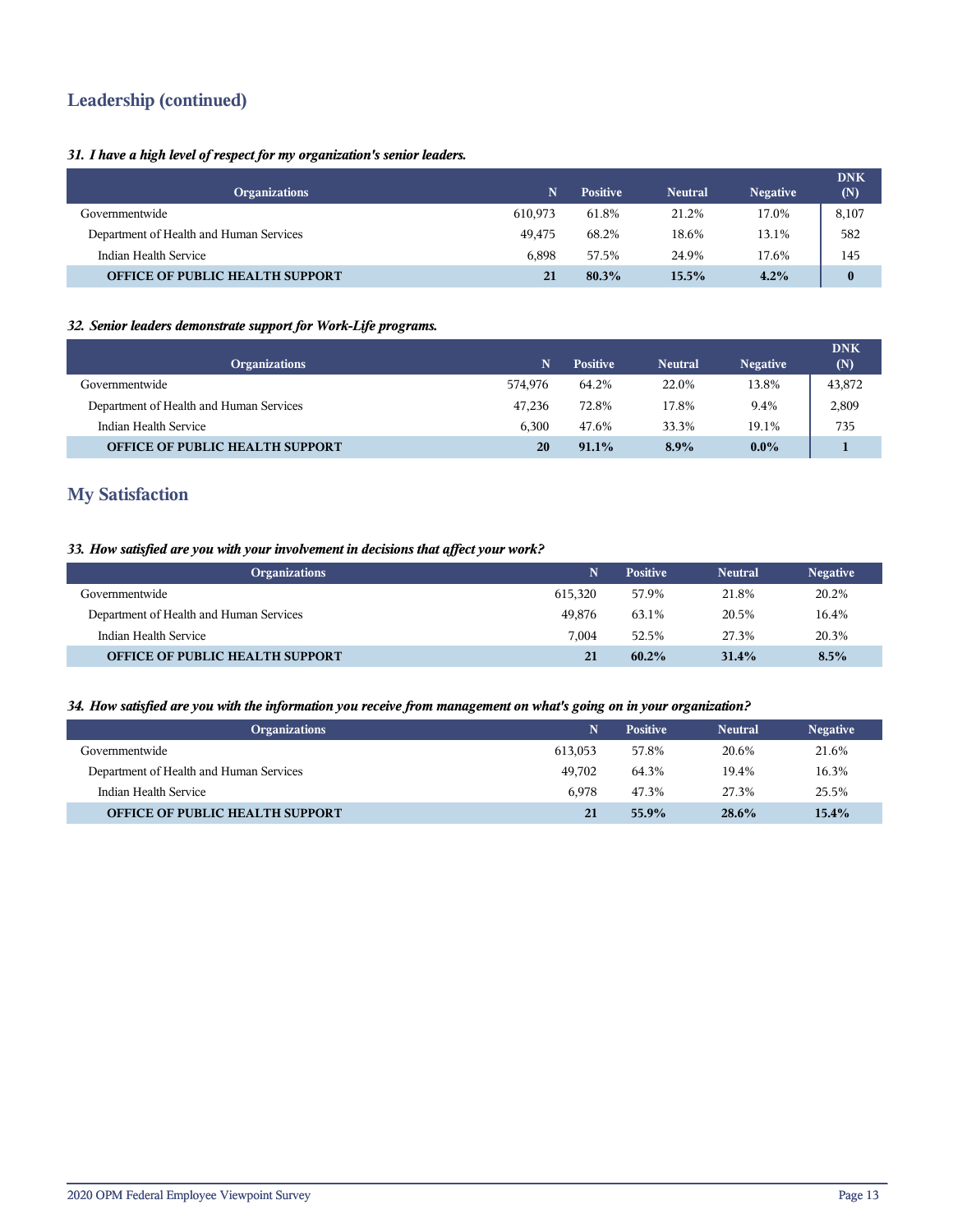## **My Satisfaction (continued)**

#### *35. How satisfied are you with the recognition you receive for doing a good job?*

| <b>Organizations</b>                    | N       | <b>Positive</b> | <b>Neutral</b> | <b>Negative</b> |
|-----------------------------------------|---------|-----------------|----------------|-----------------|
| Governmentwide                          | 612.519 | 58.7%           | 21.0%          | 20.2%           |
| Department of Health and Human Services | 49.713  | 64.3%           | 19.5%          | 16.1%           |
| Indian Health Service                   | 6.971   | 45.0%           | 28.1%          | 26.9%           |
| <b>OFFICE OF PUBLIC HEALTH SUPPORT</b>  | 21      | $51.7\%$        | $37.1\%$       | $11.2\%$        |

#### *36. Considering everything, how satisfied are you with your job?*

| <b>Organizations</b>                    | N       | <b>Positive</b> | <b>Neutral</b> | <b>Negative</b> |
|-----------------------------------------|---------|-----------------|----------------|-----------------|
| Governmentwide                          | 611.647 | 71.6%           | 15.4%          | 13.0%           |
| Department of Health and Human Services | 49.653  | 76.6%           | 13.9%          | 9.5%            |
| Indian Health Service                   | 6.962   | 70.5%           | 18.5%          | 11.0%           |
| <b>OFFICE OF PUBLIC HEALTH SUPPORT</b>  | 20      | $80.0\%$        | $20.0\%$       | $0.0\%$         |

#### *37. Considering everything, how satisfied are you with your pay?*

| <b>Organizations</b>                    | N.      | <b>Positive</b> | <b>Neutral</b> | <b>Negative</b> |
|-----------------------------------------|---------|-----------------|----------------|-----------------|
| Governmentwide                          | 614.373 | 67.0%           | 15.0%          | 18.0%           |
| Department of Health and Human Services | 49.813  | 69.8%           | 15.1%          | 15.1%           |
| Indian Health Service                   | 6.968   | 63.9%           | 18.5%          | 17.6%           |
| <b>OFFICE OF PUBLIC HEALTH SUPPORT</b>  | 21      | 63.3%           | 17.0%          | 19.7%           |

#### *38. Considering everything, how satisfied are you with your organization?*

| <b>Organizations</b>                    | N       | <b>Positive</b> | <b>Neutral</b> | <b>Negative</b> |
|-----------------------------------------|---------|-----------------|----------------|-----------------|
| Governmentwide                          | 615.661 | 65.6%           | 18.9%          | 15.5%           |
| Department of Health and Human Services | 49.886  | 72.6%           | 16.7%          | 10.7%           |
| Indian Health Service                   | 7.008   | 60.4%           | 24.9%          | 14.7%           |
| <b>OFFICE OF PUBLIC HEALTH SUPPORT</b>  | 21      | 80.3%           | $12.7\%$       | $7.0\%$         |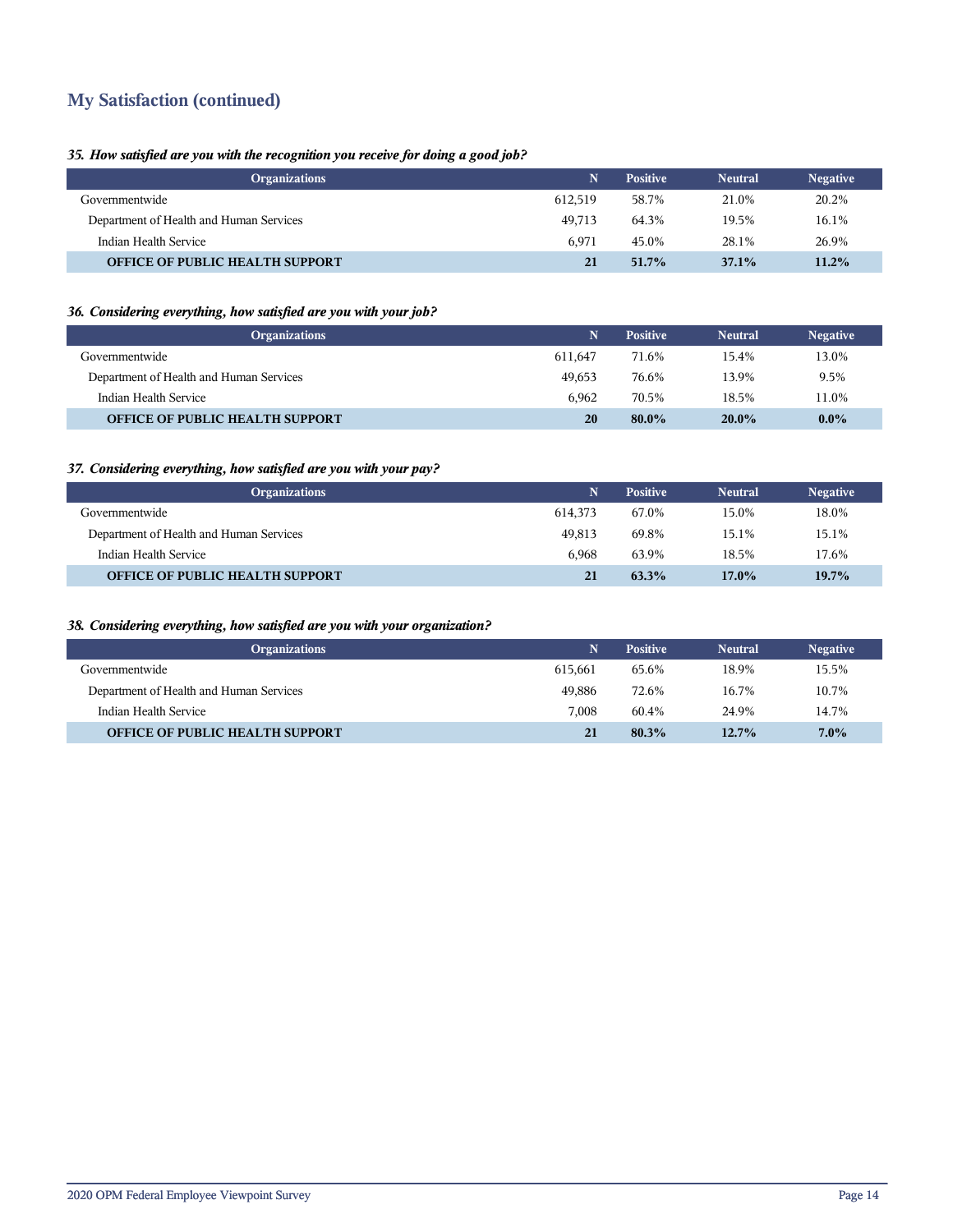### **Telework**

#### *40A. Please select the response that BEST describes your teleworking schedule (1) BEFORE the COVID-19 pandemic.*

|                                         |         | <b>Telework</b>                       |          |                     |                                             |                          |  |
|-----------------------------------------|---------|---------------------------------------|----------|---------------------|---------------------------------------------|--------------------------|--|
| <b>Organizations</b>                    |         | Every<br>N Work Day Per Week Per Week |          | $3-4$ Days 1-2 Days | <b>Only 1-2</b><br>Days Per<br><b>Month</b> | <b>Very Infrequently</b> |  |
| Governmentwide                          | 606.230 | 3.2%                                  | 5.3%     | 15.5%               | 5.0%                                        | 12.8%                    |  |
| Department of Health and Human Services | 49.449  | 4.8%                                  | 8.8%     | 37.4%               | 5.7%                                        | 11.6%                    |  |
| Indian Health Service                   | 6.817   | 3.2%                                  | 1.2%     | 2.5%                | 0.5%                                        | 3.1%                     |  |
| <b>OFFICE OF PUBLIC HEALTH SUPPORT</b>  | 20      | 13.5%                                 | $11.2\%$ | 34.4%               | $0.0\%$                                     | $18.7\%$                 |  |

#### *40A. Please select the response that BEST describes your teleworking schedule (1) BEFORE the COVID-19 pandemic. (continued)*

|                                         | Do Not Telework |                                                       |                                   |                                    |                                         |  |
|-----------------------------------------|-----------------|-------------------------------------------------------|-----------------------------------|------------------------------------|-----------------------------------------|--|
| <b>Organizations</b>                    | N               | <b>Must Be</b><br><b>Physically</b><br><b>Present</b> | <b>Technical</b><br><b>Issues</b> | <b>Not Approved</b><br>to Telework | <b>Choose Not to</b><br><b>Telework</b> |  |
| Governmentwide                          | 606.230         | 23.7%                                                 | 3.4%                              | 19.1%                              | 11.8%                                   |  |
| Department of Health and Human Services | 49,449          | 13.1%                                                 | 1.7%                              | 7.6%                               | 9.3%                                    |  |
| Indian Health Service                   | 6.817           | 48.8%                                                 | 5.8%                              | 22.0%                              | 12.9%                                   |  |
| <b>OFFICE OF PUBLIC HEALTH SUPPORT</b>  | 20              | $0.0\%$                                               | 8.9%                              | $0.0\%$                            | 13.3%                                   |  |

#### *40B. Please select the response that BEST describes your teleworking schedule (2) DURING the PEAK of the pandemic.*

|                                         |         | <b>Telework</b>          |              |                                                  |                          |                          |  |
|-----------------------------------------|---------|--------------------------|--------------|--------------------------------------------------|--------------------------|--------------------------|--|
| <b>Organizations</b>                    | N       | Every<br><b>Work Day</b> | Per.<br>Week | $3-4$ Days $1-2$ Days Only $1-2$<br>Per:<br>Week | Days Per<br><b>Month</b> | <b>Very Infrequently</b> |  |
| Governmentwide                          | 608.111 | 59.0%                    | 9.5%         | 5.2%                                             | l.0%                     | 3.3%                     |  |
| Department of Health and Human Services | 49.362  | 75.3%                    | 4.8%         | 2.5%                                             | 0.5%                     | 1.7%                     |  |
| Indian Health Service                   | 6.855   | 18.3%                    | 4.8%         | 3.3%                                             | 1.0%                     | 4.0%                     |  |
| <b>OFFICE OF PUBLIC HEALTH SUPPORT</b>  | 21      | $100.0\%$                | $0.0\%$      | $0.0\%$                                          | $0.0\%$                  | $0.0\%$                  |  |

#### *40B. Please select the response that BEST describes your teleworking schedule (2) DURING the PEAK of the pandemic. (continued)*

|                                         |         | Do Not Telework                                |                                   |                                    |                                         |  |  |  |
|-----------------------------------------|---------|------------------------------------------------|-----------------------------------|------------------------------------|-----------------------------------------|--|--|--|
| <b>Organizations</b>                    | N.      | <b>Must Be</b><br>Physically<br><b>Present</b> | <b>Technical</b><br><b>Issues</b> | <b>Not Approved</b><br>to Telework | <b>Choose Not to</b><br><b>Telework</b> |  |  |  |
| Governmentwide                          | 608,111 | 16.0%                                          | 1.6%                              | 2.2%                               | $2.2\%$                                 |  |  |  |
| Department of Health and Human Services | 49,362  | 9.7%                                           | 1.3%                              | 2.2%                               | 2.0%                                    |  |  |  |
| Indian Health Service                   | 6.855   | 43.6%                                          | 5.9%                              | 10.6%                              | 8.6%                                    |  |  |  |
| <b>OFFICE OF PUBLIC HEALTH SUPPORT</b>  | 21      | $0.0\%$                                        | $0.0\%$                           | $0.0\%$                            | $0.0\%$                                 |  |  |  |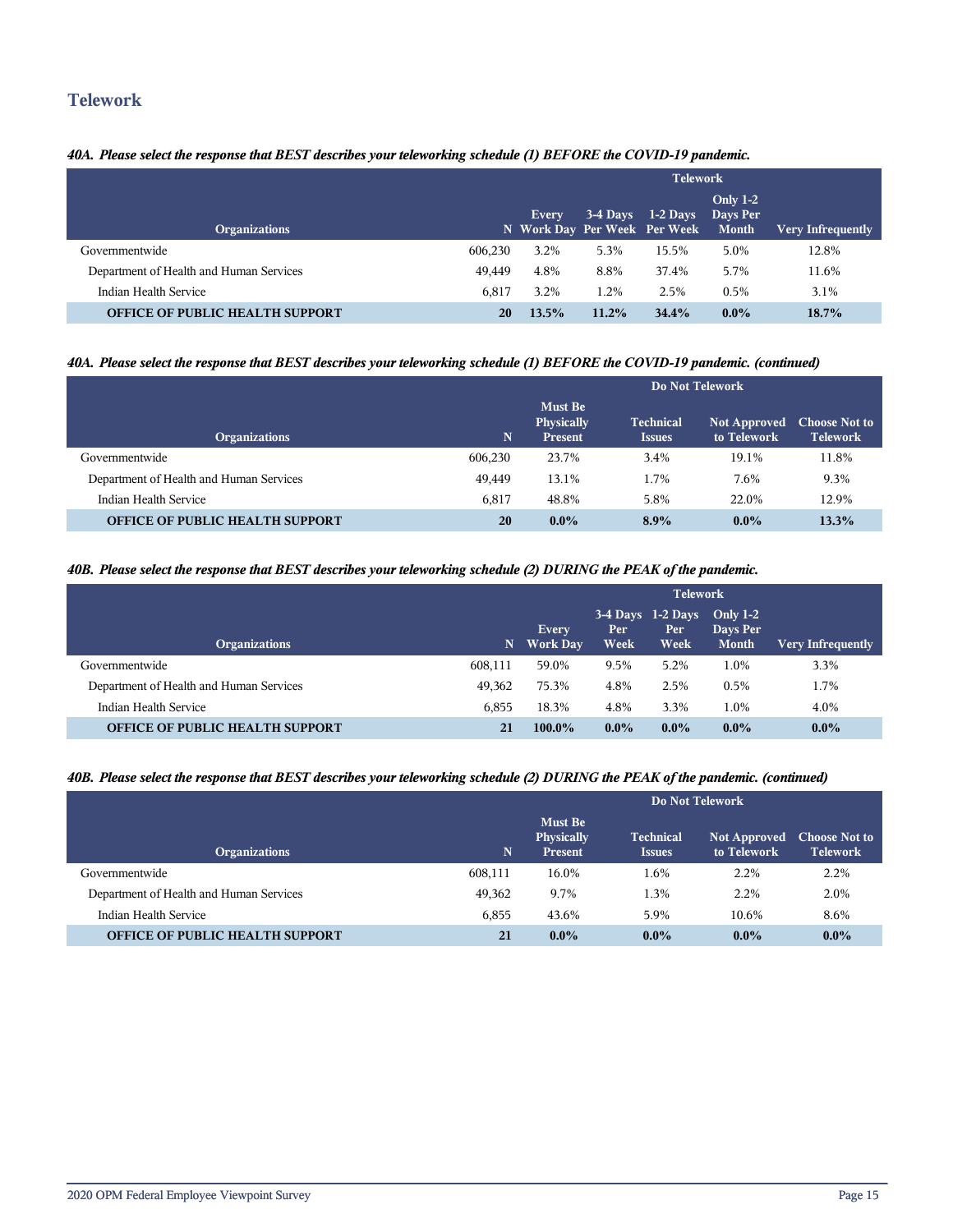## **Telework (continued)**

#### *40C. Please select the response that BEST describes your teleworking schedule (3) AS OF the date you responded to this survey.*

|                                         |         | <b>Telework</b>                     |          |                            |                                        |                          |
|-----------------------------------------|---------|-------------------------------------|----------|----------------------------|----------------------------------------|--------------------------|
| <b>Organizations</b>                    |         | <b>Every</b><br>N Work Day Per Week | 3-4 Days | $1-2$ Days<br>Per.<br>Week | Only $1-2$<br>Days Per<br><b>Month</b> | <b>Very Infrequently</b> |
| Governmentwide                          | 604,562 | 47.3%                               | 11.6%    | 8.0%                       | 1.7%                                   | 3.9%                     |
| Department of Health and Human Services | 49.303  | 69.8%                               | 7.3%     | 4.1%                       | 0.8%                                   | .8%                      |
| Indian Health Service                   | 6.783   | 15.6%                               | 4.4%     | 3.4%                       | 1.0%                                   | 3.3%                     |
| <b>OFFICE OF PUBLIC HEALTH SUPPORT</b>  | 21      | 69.3%                               | 26.5%    | 4.2%                       | $0.0\%$                                | $0.0\%$                  |

#### *40C. Please select the response that BEST describes your teleworking schedule (3) AS OF the date you responded to this survey. (continued)*

|                                         |             | Do Not Telework                                       |                                   |                             |                                         |  |  |
|-----------------------------------------|-------------|-------------------------------------------------------|-----------------------------------|-----------------------------|-----------------------------------------|--|--|
| <b>Organizations</b>                    | $\mathbf N$ | <b>Must Be</b><br><b>Physically</b><br><b>Present</b> | <b>Technical</b><br><b>Issues</b> | Not Approved<br>to Telework | <b>Choose Not to</b><br><b>Telework</b> |  |  |
| Governmentwide                          | 604.562     | 18.3%                                                 | 1.7%                              | 3.9%                        | 3.5%                                    |  |  |
| Department of Health and Human Services | 49,303      | 10.3%                                                 | 1.3%                              | 2.2%                        | 2.4%                                    |  |  |
| Indian Health Service                   | 6,783       | 45.5%                                                 | 5.7%                              | 11.0%                       | 10.0%                                   |  |  |
| <b>OFFICE OF PUBLIC HEALTH SUPPORT</b>  | 21          | $0.0\%$                                               | $0.0\%$                           | $0.0\%$                     | $0.0\%$                                 |  |  |

## **Work-Life**

#### *58. How satisfied are you with the Telework program in your agency?*

| <b>Organizations</b>                    | 'N.     | <b>Positive</b> | <b>Neutral</b> | <b>Negative</b> | <b>Choose Not to</b><br>Participate<br>(N) | <b>Not</b><br><b>Available to</b><br>Me<br>(N) | <b>Unaware of</b><br>Program<br>(N) |
|-----------------------------------------|---------|-----------------|----------------|-----------------|--------------------------------------------|------------------------------------------------|-------------------------------------|
| Governmentwide                          | 512,728 | 78.4%           | 11.5%          | 10.1%           | 9.996                                      | 70,318                                         | 5,155                               |
| Department of Health and Human Services | 44.721  | 87.7%           | 7.1%           | 5.2%            | 678                                        | 3,281                                          | 319                                 |
| Indian Health Service                   | 3.309   | 60.8%           | 25.6%          | 13.6%           | 396                                        | 2.764                                          | 267                                 |
| <b>OFFICE OF PUBLIC HEALTH SUPPORT</b>  | 21      | $100.0\%$       | $0.0\%$        | $0.0\%$         |                                            | $\bf{0}$                                       | $\bf{0}$                            |

#### *59. Which of the following Work-Life programs have you participated in or used at your agency within the last 12 months? (Mark all that apply)*

| <b>Organizations</b>                    | N       | <b>Alternative</b><br>Work<br><b>Schedules</b> | Health and<br><b>Wellness</b><br><b>Programs</b> | <b>Employee</b><br>Assistance<br>Program - EAP | <b>Child Care</b><br><b>Programs</b> | <b>Elder Care</b><br><b>Programs</b> | <b>None</b><br>Listed |
|-----------------------------------------|---------|------------------------------------------------|--------------------------------------------------|------------------------------------------------|--------------------------------------|--------------------------------------|-----------------------|
| Governmentwide                          | 594.723 | 48.8%                                          | 18.9%                                            | 5.6%                                           | 2.8%                                 | 0.5%                                 | 41.6%                 |
| Department of Health and Human Services | 48.694  | 40.9%                                          | 30.4%                                            | 7.1%                                           | 3.5%                                 | 1.2%                                 | 40.3%                 |
| Indian Health Service                   | 6.700   | 26.8%                                          | 29.5%                                            | 5.3%                                           | 0.8%                                 | 0.5%                                 | 52.0%                 |
| <b>OFFICE OF PUBLIC HEALTH SUPPORT</b>  | 21      | 57.8%                                          | 38.1%                                            | 4.2%                                           | $0.0\%$                              | $0.0\%$                              | 18.8%                 |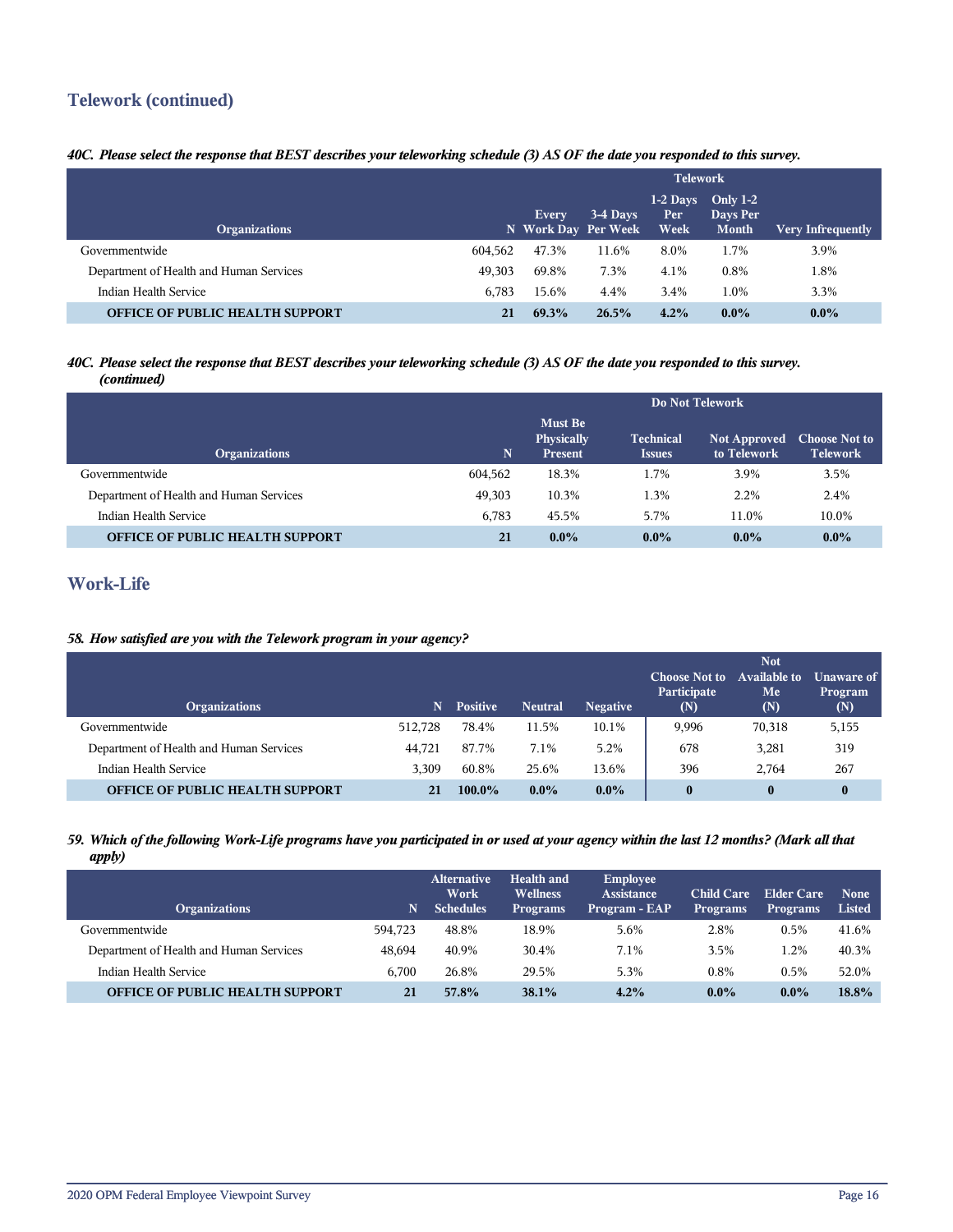## **Work-Life (continued)**

*60. How satisfied are you with the following Work-Life programs in your agency? Alternative Work Schedules (for example, compressed work schedule, flexible work schedule)*

| <b>Organizations</b>                    | N       | <b>Positive</b> | <b>Neutral</b> | <b>Negative</b> | <b>Choose Not to</b><br>Participate<br>(N) | <b>Not</b><br>Available to<br>Me<br>(N) | Unaware of<br><b>Programs</b><br>(N) |
|-----------------------------------------|---------|-----------------|----------------|-----------------|--------------------------------------------|-----------------------------------------|--------------------------------------|
| Governmentwide                          | 420.768 | 82.5%           | 12.1%          | 5.4%            | 92,389                                     | 67,807                                  | 14,558                               |
| Department of Health and Human Services | 30.784  | 83.8%           | 12.1%          | 4.1%            | 11.534                                     | 5,095                                   | 1,326                                |
| Indian Health Service                   | 3.562   | 63.6%           | 25.6%          | 10.8%           | 608                                        | 2.066                                   | 468                                  |
| <b>OFFICE OF PUBLIC HEALTH SUPPORT</b>  | 14      | $100.0\%$       | $0.0\%$        | $0.0\%$         | 5                                          | $\overline{2}$                          | 0                                    |

*61. How satisfied are you with the following Work-Life programs in your agency? Health and Wellness Programs (for example, onsite exercise, flu vaccination, medical screening, CPR training, health and wellness fair)*

| <b>Organizations</b>                    | N       | <b>Positive</b> | <b>Neutral</b> | <b>Negative</b> | <b>Choose Not to</b><br>Participate<br>(N) | <b>Not</b><br><b>Available to</b><br>Me<br>(N) | Unaware of<br><b>Programs</b><br>(N) |
|-----------------------------------------|---------|-----------------|----------------|-----------------|--------------------------------------------|------------------------------------------------|--------------------------------------|
| Governmentwide                          | 366,652 | 63.8%           | 27.1%          | 9.1%            | 125.421                                    | 54,613                                         | 44,877                               |
| Department of Health and Human Services | 35.765  | 80.4%           | 16.1%          | 3.4%            | 9,437                                      | 1,684                                          | 1,539                                |
| Indian Health Service                   | 5.399   | 68.3%           | 25.0%          | 6.7%            | 399                                        | 500                                            | 359                                  |
| <b>OFFICE OF PUBLIC HEALTH SUPPORT</b>  | 16      | 88.6%           | 11.4%          | $0.0\%$         | $\overline{\mathbf{4}}$                    |                                                | $\bf{0}$                             |

*62. How satisfied are you with the following Work-Life programs in your agency? Employee Assistance Program - EAP (for example, short-term counseling, referral services, legal services, education services)*

| <b>Organizations</b>                    | 'N.     | <b>Positive</b> | <b>Neutral</b> | <b>Negative</b> | <b>Choose Not to</b><br>Participate<br>(N) | <b>Not</b><br><b>Available to</b><br>Me<br>(N) | Unaware of <b>I</b><br><b>Programs</b><br>(N) |
|-----------------------------------------|---------|-----------------|----------------|-----------------|--------------------------------------------|------------------------------------------------|-----------------------------------------------|
| Governmentwide                          | 270,883 | 51.1%           | 42.7%          | 6.3%            | 266,695                                    | 13,796                                         | 42,632                                        |
| Department of Health and Human Services | 21.027  | 58.5%           | 36.6%          | 4.9%            | 23,962                                     | 711                                            | 2,846                                         |
| Indian Health Service                   | 3.645   | 45.2%           | 47.7%          | 7.1%            | 2.004                                      | 346                                            | 708                                           |
| <b>OFFICE OF PUBLIC HEALTH SUPPORT</b>  | O       | 80.1%           | 19.9%          | $0.0\%$         | 12                                         | $\bf{0}$                                       |                                               |

*63. How satisfied are you with the following Work-Life programs in your agency? Child Care Programs (for example, child care center, parenting classes and support groups, back-up care, subsidy, flexible spending account)*

| <b>Organizations</b>                    | N       | <b>Positive</b> | <b>Neutral</b> | <b>Negative</b> | <b>Choose Not to</b><br>Participate<br>(N) | <b>Not</b><br><b>Available to</b><br>Me<br>(N) | Unaware of<br><b>Programs</b><br>(N) |
|-----------------------------------------|---------|-----------------|----------------|-----------------|--------------------------------------------|------------------------------------------------|--------------------------------------|
| Governmentwide                          | 174.140 | 36.9%           | 55.6%          | 7.5%            | 300,375                                    | 55,448                                         | 63,609                               |
| Department of Health and Human Services | 13.821  | 46.2%           | 47.8%          | 5.9%            | 27,328                                     | 3,402                                          | 3,934                                |
| Indian Health Service                   | 2.057   | 28.1%           | 61.8%          | 10.1%           | 1.813                                      | 1.430                                          | 1,396                                |
| <b>OFFICE OF PUBLIC HEALTH SUPPORT</b>  |         | $50.0\%$        | $50.0\%$       | $0.0\%$         | 12                                         |                                                |                                      |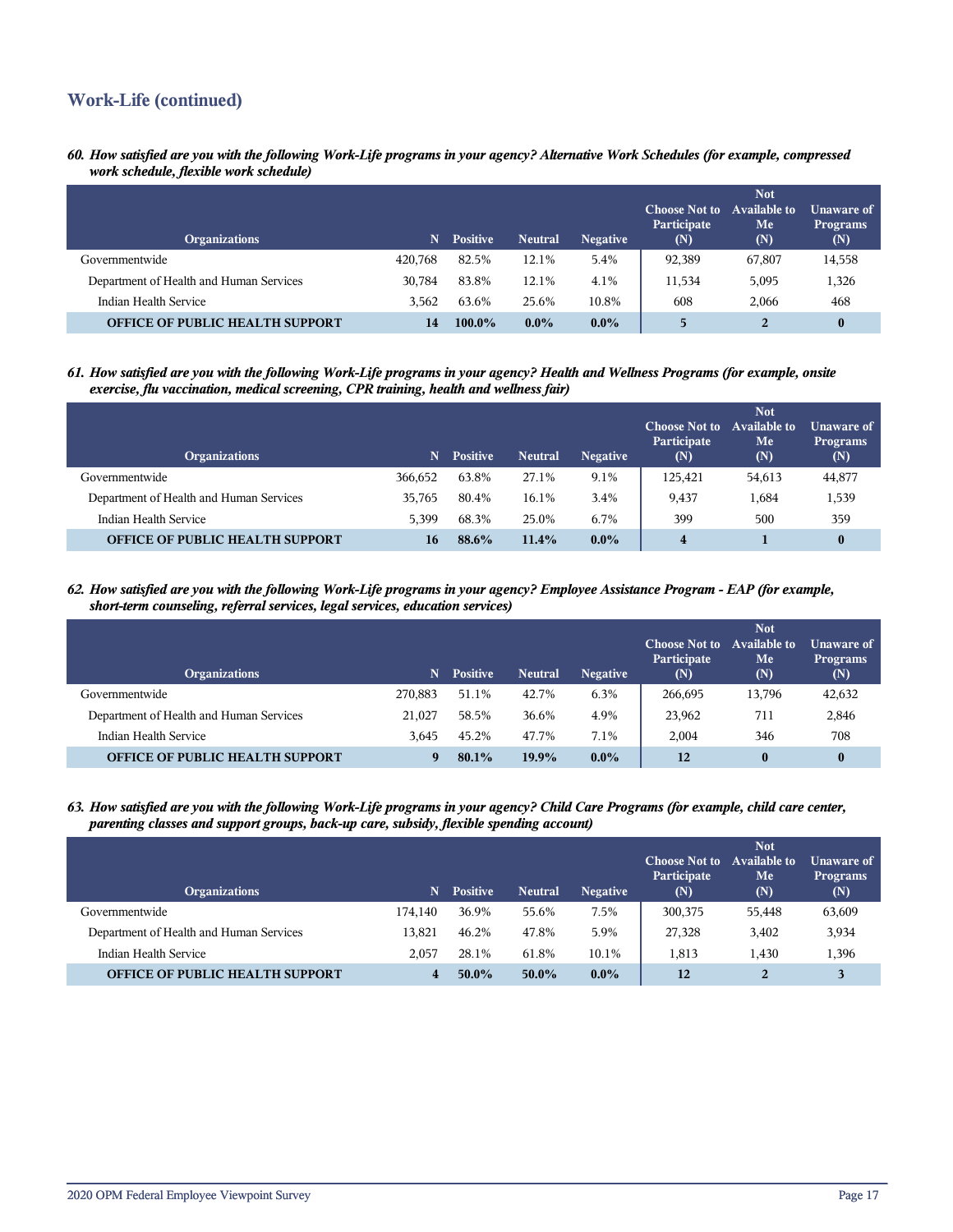## **Work-Life (continued)**

*64. How satisfied are you with the following Work-Life programs in your agency? Elder Care Programs (for example, elder/adult care, support groups, resources)*

| <b>Organizations</b>                    | N       | <b>Positive</b> | <b>Neutral</b> | <b>Negative</b> | <b>Choose Not to</b><br>Participate<br>(N) | <b>Not</b><br>Available to<br>Me<br>(N) | Unaware of<br><b>Programs</b><br>(N) |
|-----------------------------------------|---------|-----------------|----------------|-----------------|--------------------------------------------|-----------------------------------------|--------------------------------------|
| Governmentwide                          | 140.850 | 28.5%           | 66.2%          | 5.3%            | 298,503                                    | 49,768                                  | 101,189                              |
| Department of Health and Human Services | 11.116  | 38.8%           | 57.2%          | 4.0%            | 27,995                                     | 2,909                                   | 6,319                                |
| Indian Health Service                   | l.956   | 26.6%           | 64.6%          | 8.8%            | 1.761                                      | 1,290                                   | 1,659                                |
| <b>OFFICE OF PUBLIC HEALTH SUPPORT</b>  |         | 33.3%           | $66.7\%$       | $0.0\%$         | 9                                          | 2                                       | 7                                    |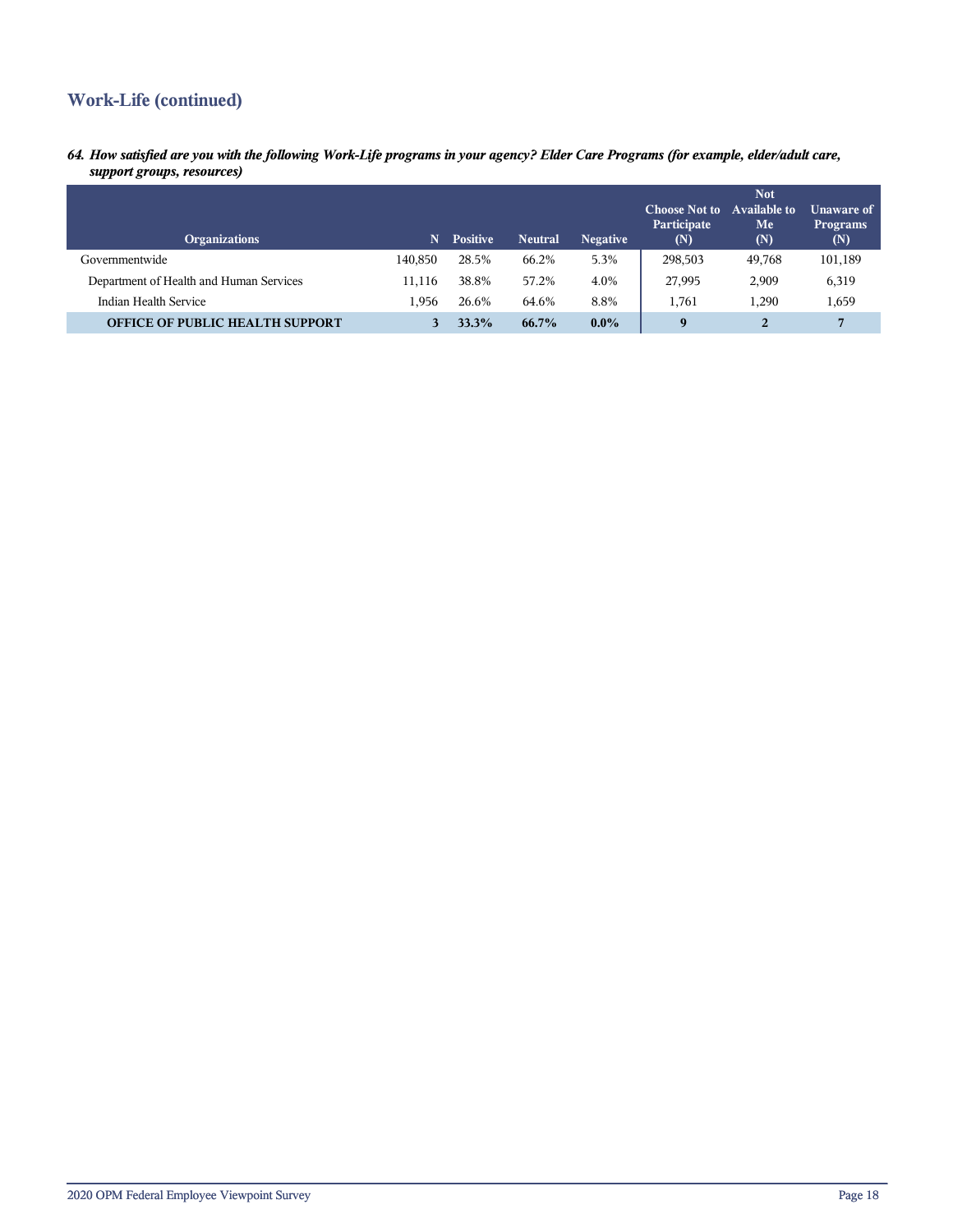## **My Employment Demographics**

#### *Where do you work?*

| Response                                           |         |
|----------------------------------------------------|---------|
| Headquarters                                       | 90.5%   |
| Field                                              | $0.0\%$ |
| Full-time telework (e.g., home office, telecenter) | 9.5%    |

#### *What is your supervisory status?*

| <b>Response</b> |       |  |
|-----------------|-------|--|
| Senior Leader   | 4.8%  |  |
| Manager         | 4.8%  |  |
| Supervisor      | 14.3% |  |
| Team Leader     | 9.5%  |  |
| Non-Supervisor  | 66.7% |  |
|                 |       |  |

#### *What is your pay category/grade?*

| <b>Response</b>                                      | $\frac{0}{0}$ |
|------------------------------------------------------|---------------|
| Federal Wage System                                  | $0.0\%$       |
| GS 1-6                                               | $0.0\%$       |
| GS 7-12                                              | 20.0%         |
| GS 13-15                                             | 75.0%         |
| Senior Executive Service                             | $0.0\%$       |
| Senior Level (SL) or Scientific or Professional (ST) | $0.0\%$       |
| Other                                                | 5.0%          |

#### *What is your US military service status?*

| <b>Response</b>                         |         |
|-----------------------------------------|---------|
| No Prior Military Service               | 81.0%   |
| Currently in National Guard or Reserves | $0.0\%$ |
| Retired                                 | $0.0\%$ |
| Separated or Discharged                 | 19.0%   |

Note: Percentages for demographic questions are unweighted.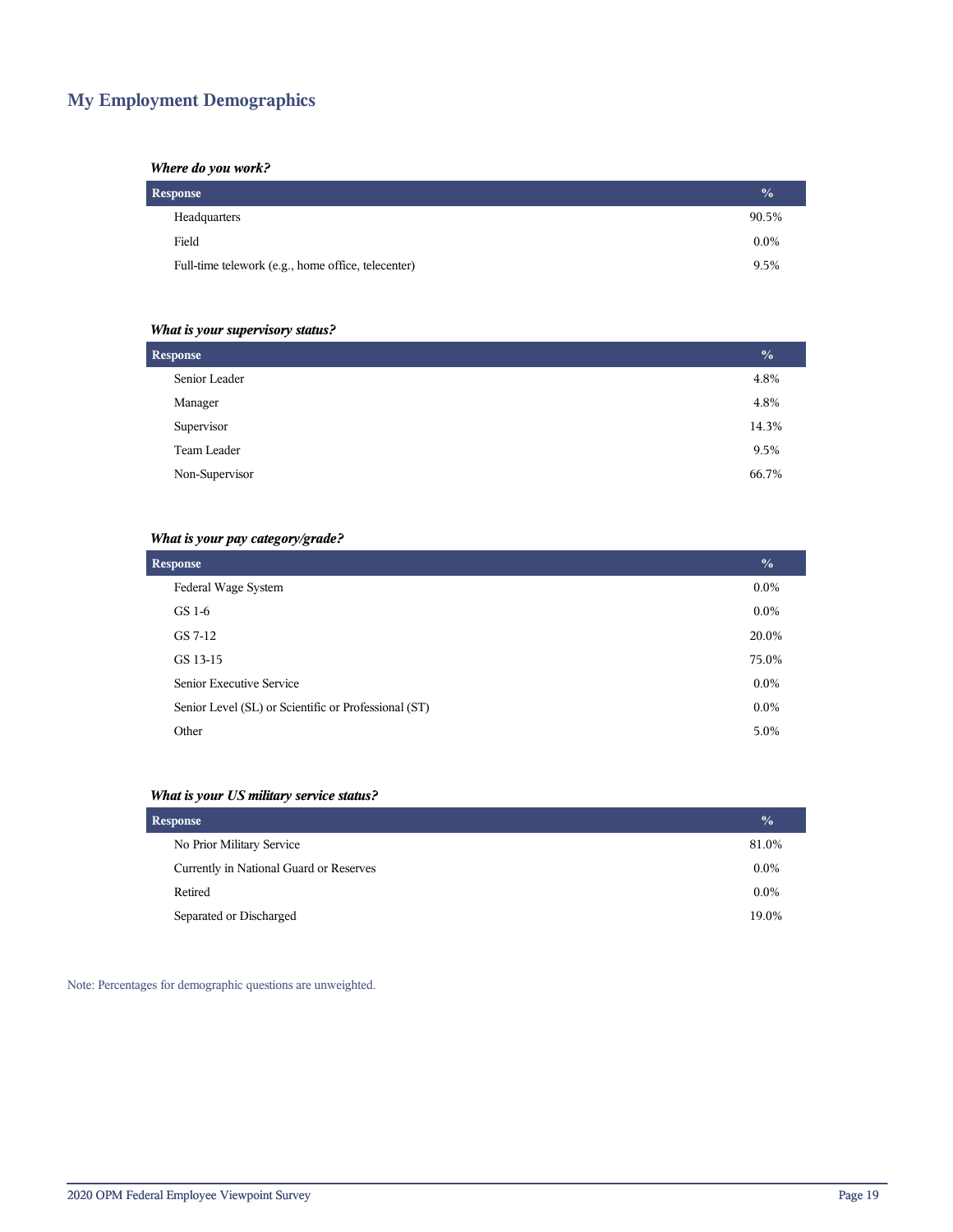## **My Employment Demographics (continued)**

#### *Are you:*

| <b>Response</b>                                                                                                                              | $\frac{0}{0}$ |
|----------------------------------------------------------------------------------------------------------------------------------------------|---------------|
| The spouse of a current active duty service member of the U.S. Armed Forces                                                                  | $0.0\%$       |
| The spouse of a service member who retired or separated from active duty in the U.S. Armed Forces with a<br>disability rating of 100 percent | $0.0\%$       |
| The widow(er) of a service member killed while on active duty in the U.S. Armed Forces                                                       | $0.0\%$       |
| None of the categories listed                                                                                                                | 100.0%        |

#### *Have you been hired under the Military Spouse Non-Competitive Hiring Authority?*

| Response       |       |
|----------------|-------|
| Yes            | $- -$ |
| N <sub>0</sub> | $- -$ |
|                |       |

*Note: If the response to the previous question on if you are a military spouse was "None of the categories listed," this item was skipped.*

#### *How long have you been with the Federal Government (excluding military service)?*

| <b>Response</b>    | $\frac{0}{0}$ |
|--------------------|---------------|
| Less than 1 year   | $0.0\%$       |
| 1 to 3 years       | 4.8%          |
| 4 to 5 years       | $0.0\%$       |
| 6 to 10 years      | 14.3%         |
| 11 to 14 years     | 23.8%         |
| 15 to 20 years     | 19.0%         |
| More than 20 years | 38.1%         |

#### *How long have you been with your current agency (for example, Department of Justice, Environmental Protection Agency)?*

| <b>Response</b>    | $\frac{0}{0}$ |
|--------------------|---------------|
| Less than 1 year   | $0.0\%$       |
| 1 to 3 years       | 4.8%          |
| 4 to 5 years       | 9.5%          |
| 6 to 10 years      | 19.0%         |
| 11 to 14 years     | 23.8%         |
| 15 to 20 years     | 19.0%         |
| More than 20 years | 23.8%         |

Note: Percentages for demographic questions are unweighted.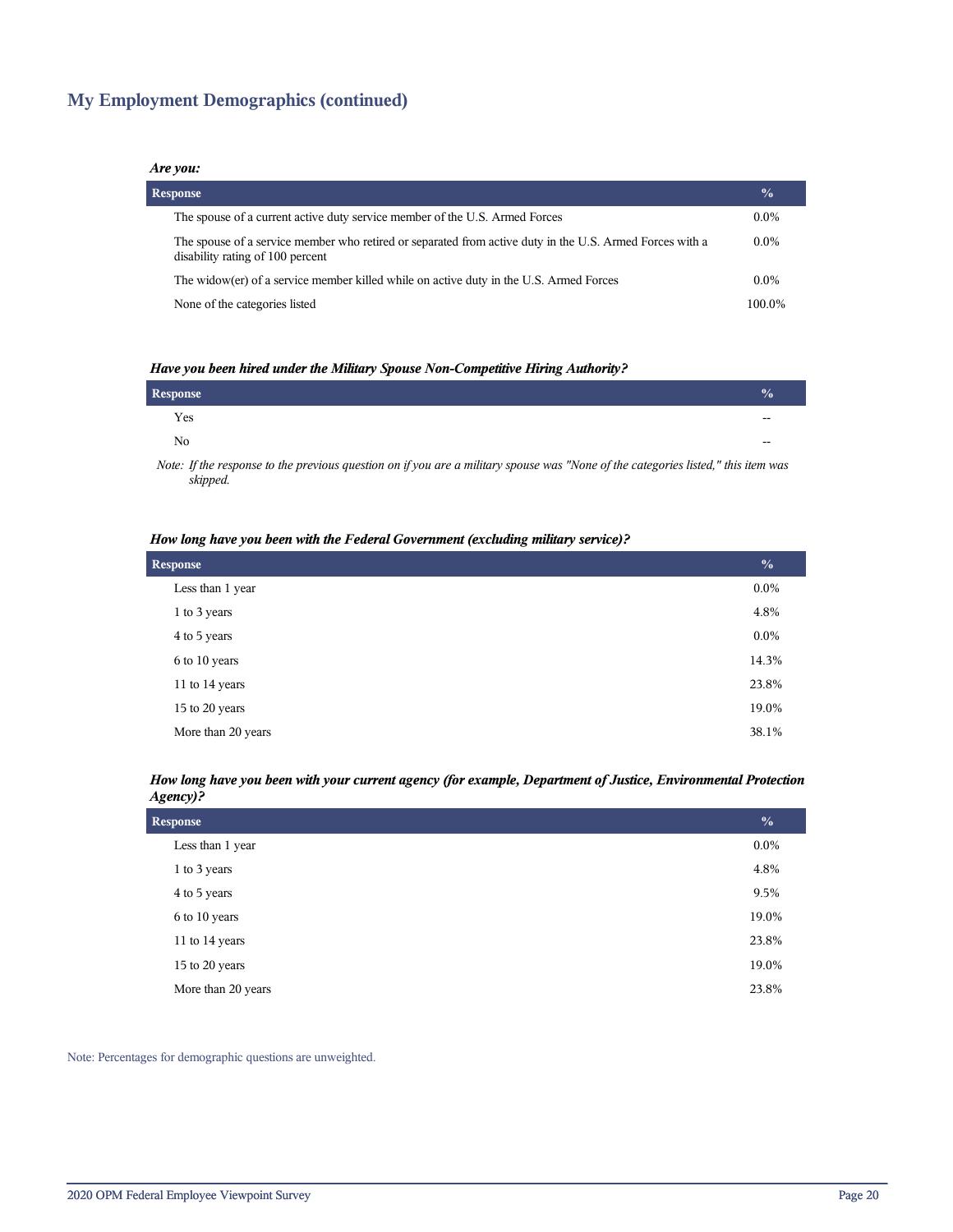## **My Employment Demographics (continued)**

#### *Are you considering leaving your organization within the next year, and if so, why?*

| <b>Response</b>                                         | <b>Before the</b><br>COVID-19<br>pandemic<br>$\frac{0}{0}$ | Today<br>$\frac{0}{0}$ |
|---------------------------------------------------------|------------------------------------------------------------|------------------------|
| No.                                                     | 71.4%                                                      | 71.4%                  |
| Yes, to retire                                          | 14.3%                                                      | 14.3%                  |
| Yes, to take another job within the Federal Government  | 9.5%                                                       | 9.5%                   |
| Yes, to take another job outside the Federal Government | 4.8%                                                       | 4.8%                   |
| Yes, other                                              | $0.0\%$                                                    | $0.0\%$                |

#### *Has your intention to leave your organization within the next year changed because of the COVID-19 pandemic?*

| Response | $\mathbf{v}_0$           |
|----------|--------------------------|
| Yes      | $\overline{\phantom{a}}$ |
| No       | $\overline{\phantom{a}}$ |
|          |                          |

*Note: If the response to your considering leaving your organization did not differ between "Before the COVID-19 Pandemic" and "Today," this item was skipped.*

#### *I am planning to retire:*

| <b>Response</b>   | <b>Before the</b><br>COVID-19<br>pandemic<br>$\frac{0}{0}$ | <b>Today</b><br>$\frac{0}{0}$ |
|-------------------|------------------------------------------------------------|-------------------------------|
| Less than 1 year  | 4.8%                                                       | 9.5%                          |
| 1 year            | 9.5%                                                       | 4.8%                          |
| 2 years           | $0.0\%$                                                    | $0.0\%$                       |
| 3 years           | 4.8%                                                       | 4.8%                          |
| 4 years           | 4.8%                                                       | 4.8%                          |
| 5 years           | 9.5%                                                       | 9.5%                          |
| More than 5 years | 66.7%                                                      | 66.7%                         |
|                   |                                                            |                               |

#### *Has your retirement plan changed because of the COVID-19 pandemic?*

| Response                                                                                                                      | $\sqrt{2}$ |
|-------------------------------------------------------------------------------------------------------------------------------|------------|
| Yes                                                                                                                           | $0.0\%$    |
| No                                                                                                                            | 100.0%     |
| Mater Hilly non root to communicate and along Hill and HPan bakengan HD afang the COMD 10 Day Jami'all and HTs Jam Hilly itam |            |

*Note: If the response to your retirement plans did not differ between "Before the COVID-19 Pandemic" and "Today," this item was skipped.*

Note: Percentages for demographic questions are unweighted.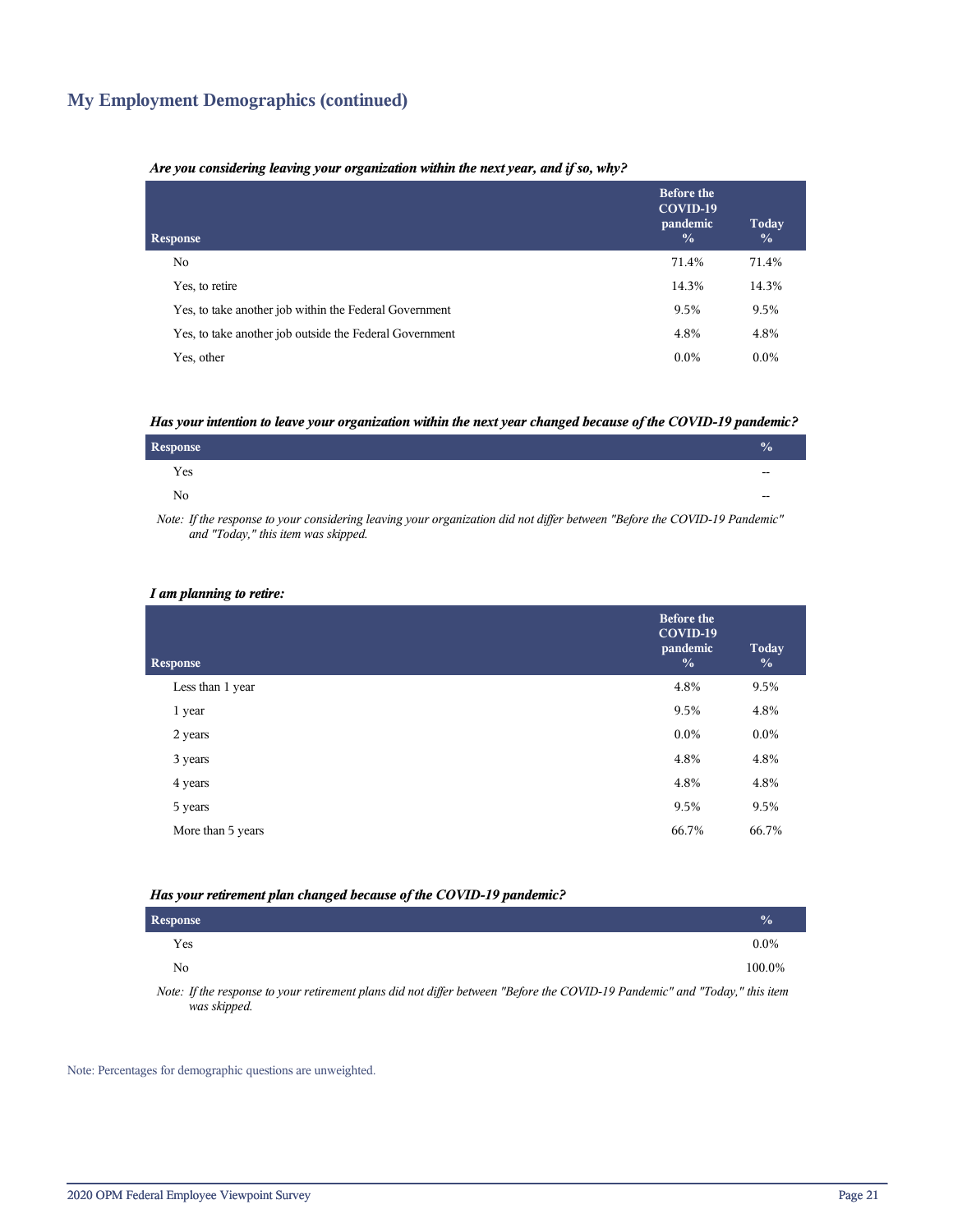## **My Personal Demographics**

| ni e you of mopulacy manor of spaniole origin.                                                    |               |
|---------------------------------------------------------------------------------------------------|---------------|
| Response                                                                                          | $\frac{0}{0}$ |
| Yes                                                                                               | $- -$         |
| No                                                                                                | $- -$         |
| Note: All requite are aunomaged when any girals damagementic extraory has found than A recognoses |               |

#### *Are you of Hispanic, Latino, or Spanish origin?*

*Note: All results are suppressed when any single demographic category has fewer than 4 responses.*

| Please select the racial category or categories with which you most closely identify. |  |  |
|---------------------------------------------------------------------------------------|--|--|
|                                                                                       |  |  |

| <b>Response</b>                                                                                   | $\sqrt{0}$ |
|---------------------------------------------------------------------------------------------------|------------|
| White                                                                                             |            |
| <b>Black or African American</b>                                                                  |            |
| All other races                                                                                   |            |
| Note: All results are suppressed when any single demographic category has fewer than 4 responses. |            |

*What is your age group?*

| <b>Response</b>    | $\overline{\mathbf{0}}_{0}$ |
|--------------------|-----------------------------|
|                    |                             |
| 29 years and under | $0.0\%$                     |
| 30-39 years old    | $0.0\%$                     |
| 40-49 years old    | 38.1%                       |
| 50-59 years old    | 42.9%                       |
| 60 years or older  | 19.0%                       |

#### *What is the highest degree or level of education you have completed?*

| <b>Response</b>                                                                         | $\frac{0}{0}$ |
|-----------------------------------------------------------------------------------------|---------------|
| Less than High School/ High School Diploma/ GED                                         | --            |
| Certification/Some College/Associate's Degree                                           |               |
| Bachelor's Degree                                                                       | --            |
| Advanced Degrees (Post Bachelor's Degree)                                               | 85.7%         |
| Note: Results are suppressed for each demographic category with fewer than 4 responses. |               |

Note: Percentages for demographic questions are unweighted. For confidentiality reasons, percentages for the 'My Personal Demographics' questions may be suppressed. Any suppressed percentages are noted.